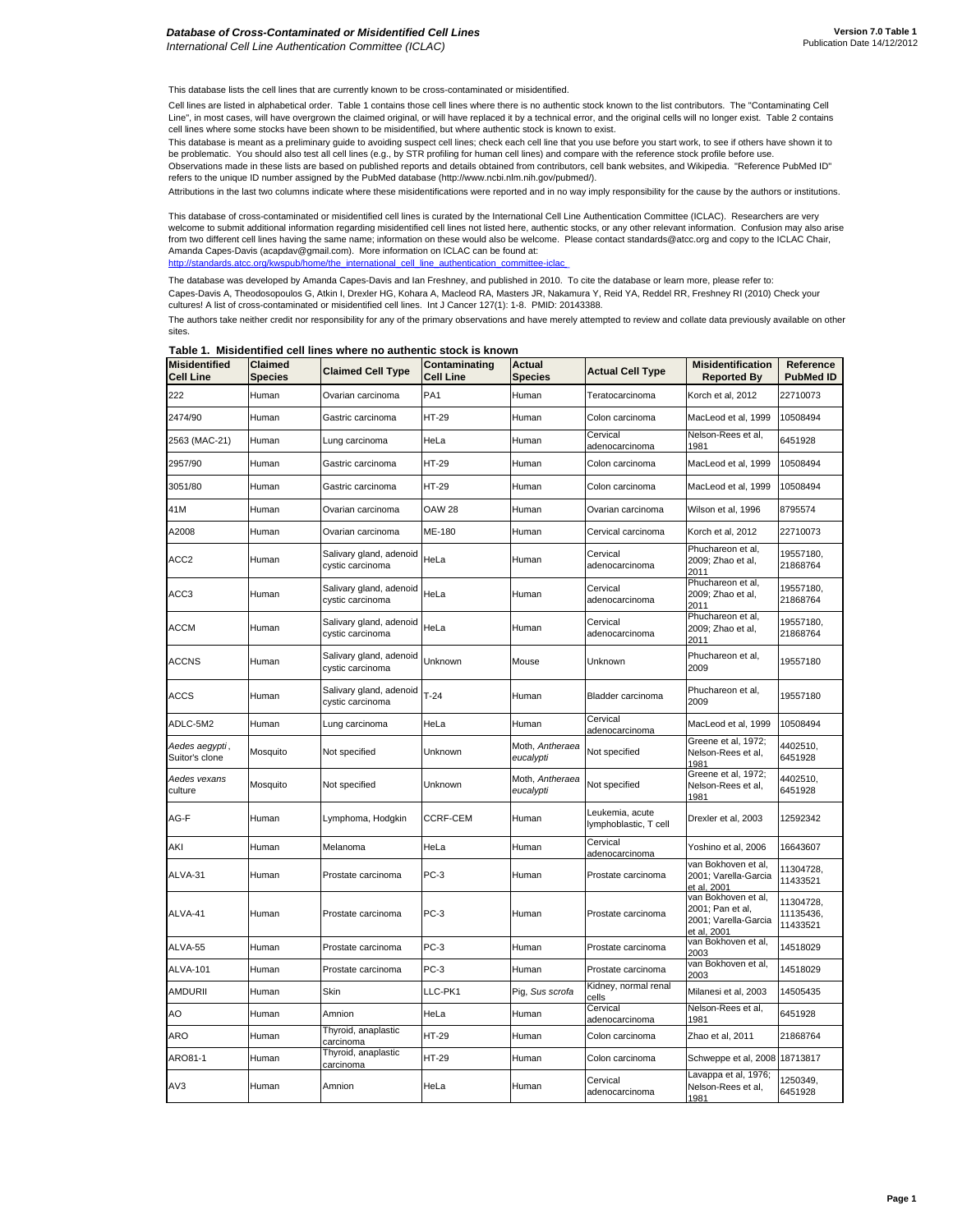| <b>Misidentified</b><br><b>Cell Line</b> | Claimed<br>Species                       | <b>Claimed Cell Type</b>                              | Contaminating<br><b>Cell Line</b> | <b>Actual</b><br><b>Species</b>                 | <b>Actual Cell Type</b>                               | Misidentification<br><b>Reported By</b>                              | Reference<br><b>PubMed ID</b> |
|------------------------------------------|------------------------------------------|-------------------------------------------------------|-----------------------------------|-------------------------------------------------|-------------------------------------------------------|----------------------------------------------------------------------|-------------------------------|
| AZ521                                    | Human                                    | Gastric carcinoma                                     | HuTu 80                           | Human                                           | Duodenal carcinoma                                    | <b>JCRB</b> website                                                  | No PMID                       |
| B <sub>2</sub> -17                       | Human                                    | Astrocytoma                                           | U-251 MG                          | Human                                           | Glioblastoma                                          | <b>JCRB</b> website                                                  | No PMID                       |
| BCC1/KMC                                 | Human                                    | Basal cell carcinoma                                  | HeLa                              | Human                                           | Cervical<br>adenocarcinoma                            | MacLeod et al, 1999                                                  | 10508494                      |
| <b>BE-13</b>                             | Human                                    | Leukemia, acute<br>lymphoblastic, T cell              | PEER                              | Human                                           | Leukemia, acute<br>lymphoblastic, T cell              | Drexler et al, 2003                                                  | 12592342                      |
| BG-1                                     | Human                                    | Ovarian carcinoma                                     | MCF-7                             | Human                                           | Breast carcinoma                                      | Korch et al, 2012                                                    | 22710073                      |
| BHP 10-3                                 | Human                                    | Thyroid, papillary<br><u>carcinoma</u>                | TPC-1                             | Human                                           | Thyroid, papillary<br>carcinoma                       | Schweppe et al, 2008 18713817                                        |                               |
| BHP 14-9                                 | Human                                    | Thyroid, papillary<br>carcinoma                       | M14                               | Human                                           | Melanoma                                              | Schweppe et al, 2008 18713817                                        |                               |
| BHP 17-10                                | Human                                    | Thyroid, papillary<br>carcinoma                       | M14                               | Human                                           | Melanoma                                              | Schweppe et al, 2008 18713817                                        |                               |
| <b>BHP 2-7</b>                           | Human                                    | Thyroid, papillary<br>carcinoma                       | TPC-1                             | Human                                           | Thyroid, papillary<br>carcinoma                       | Schweppe et al,<br>2008; Zhao et al,<br>2011                         | 18713817,<br>21868764         |
| BHP 5-16                                 | Human                                    | Thyroid, papillary<br>carcinoma                       | M14                               | Human                                           | Melanoma                                              | Schweppe et al,<br>2008; Zhao et al,<br>2011                         | 18713817,<br>21868764         |
| BHP 7-13                                 | Human                                    | Thyroid, papillary<br>carcinoma                       | TPC-1                             | Human                                           | Thyroid, papillary<br>carcinoma                       | Schweppe et al, 2008 18713817                                        |                               |
| BIC-1                                    | Human                                    | Esophageal<br>adenocarcinoma                          | SW-480, SW-620                    | Human                                           | Colon carcinoma                                       | Boonstra et al, 2010                                                 | 20075370                      |
| BLIN-1 (also<br>subclone 1E8)            | Human                                    | Leukemia, acute<br>lymphoblastic, B cell<br>precursor | NALM-6                            | Human                                           | Leukemia, acute<br>lymphoblastic, B cell<br>precursor | Drexler et al, 2003                                                  | 12592342                      |
| BM-1604                                  | Human                                    | Prostate carcinoma                                    | <b>DU-145</b>                     | Human                                           | Prostate carcinoma                                    | MacLeod et al, 1999                                                  | 10508494                      |
| BrCA 5                                   | Human                                    | Breast carcinoma                                      | HeLa                              | Human                                           | Cervical<br>adenocarcinoma                            | Nelson-Rees and<br>Flandermeyer, 1977;<br>Nelson-Rees et al,<br>1981 | 557237,<br>6451928            |
| BT-B                                     | Human                                    | Bladder carcinoma                                     | HeLa                              | Human                                           | Cervical<br>adenocarcinoma                            | DSMZ website                                                         | No PMID                       |
| C13                                      | Human                                    | Ovarian carcinoma                                     | ME-180                            | Human                                           | Cervical carcinoma                                    | Korch et al, 2012                                                    | 22710073                      |
| C16<br>(MRC-5 derivative)                | Human                                    | Lung cells, fetal                                     | HeLa                              | Human                                           | Cervical<br>adenocarcinoma                            | <b>ECACC</b> website                                                 | No PMID                       |
| $C-433$                                  | Human                                    | Giant cell tumor, benign RD-ES                        |                                   | Human                                           | Sarcoma (Ewing's)                                     | DSMZ website                                                         | No PMID                       |
| CAC <sub>2</sub>                         | Human                                    | Salivary gland, adenoid<br>cystic carcinoma           | Unknown                           | Rat                                             | Unknown                                               | Phuchareon et al,<br>2009                                            | 19557180                      |
| CaMa (clone 15)                          | Human                                    | Breast carcinoma                                      | Unknown                           | Syrian hamster<br>and mouse                     | Unknown                                               | Nelson-Rees et al,<br>1981                                           | 6451928                       |
| CaOV                                     | Human                                    | Ovarian carcinoma                                     | HeLa                              | Human                                           | Cervical<br>adenocarcinoma                            | Nelson-Rees et al,<br>1981                                           | 6451928                       |
| Caov-2                                   | Human                                    | Ovarian carcinoma                                     | NIH:OVCAR-2                       | Human                                           | Ovarian carcinoma                                     | Korch et al, 2012                                                    | 22710073                      |
| CaVe                                     | Human                                    | Gastric carcinoma                                     | HeLa                              | Human                                           | Cervical<br>adenocarcinoma                            | Nelson-Rees et al,<br>1981                                           | 6451928                       |
| CCL3                                     | Human                                    | Chordoma                                              | Unknown                           | Mouse                                           | Unknown                                               | Brüderlein et al, 2010 21253487                                      |                               |
| CH1, CH1cisR                             | Human                                    | Ovarian carcinoma                                     | PA <sub>1</sub>                   | Human                                           | Teratocarcinoma                                       | Korch et al, 2012                                                    | 22710073                      |
| Chang liver                              | Human                                    | Liver, normal hepatic<br>cells                        | HeLa                              | Human                                           | Cervical<br>adenocarcinoma                            | Lavappa et al, 1976;<br>Nelson-Rees et al,<br>1981                   | 1250349,<br>6451928           |
| СНВ                                      | Human                                    | Astrocytoma                                           | Unknown                           | Rat                                             | Not specified                                         | Stoolmiller et al,<br>1972; Nelson-Rees et<br>al. 1981               | 4640072,<br>6451928           |
| CHP-100                                  | Human                                    | Neuroblastoma                                         | <b>IMR-32</b>                     | Human                                           | Neuroblastoma                                         | <b>ECACC</b> website                                                 | No PMID                       |
| CHP-234                                  | Human                                    | Neuroblastoma                                         | Unknown                           | Human                                           | Unknown                                               | ATCC website                                                         | No PMID                       |
| Clom 15                                  | Human                                    | Glioblastoma                                          | Unknown                           | Rat                                             | Unknown                                               | Higgins et al, 2010                                                  | 20951163                      |
| Clone 1-5c-4                             | Human                                    | Conjunctiva                                           | HeLa                              | Human                                           | Cervical<br>adenocarcinoma                            | <b>ECACC</b> website                                                 | No PMID                       |
| Clone-16                                 | Human                                    | Pancreas, fetal<br>endocrine cells                    | Unknown                           | Syrian hamster                                  | Unknown                                               | Matsuba et al, 1988                                                  | 2903855                       |
| Clone 1A                                 | Rainbow trout,<br>Oncorhynchus<br>mykiss | <b>Blood</b>                                          | CHSE-214                          | Chinook salmon,<br>Oncorhynchus<br>tschawytscha | Embryo                                                | Perry et al, 2001                                                    | 19002917                      |
| <b>CMP</b>                               | Human                                    | Rectal adenocarcinoma HeLa                            |                                   | Human                                           | Cervical<br>adenocarcinoma                            | Nelson-Rees et al,<br>1981                                           | 6451928                       |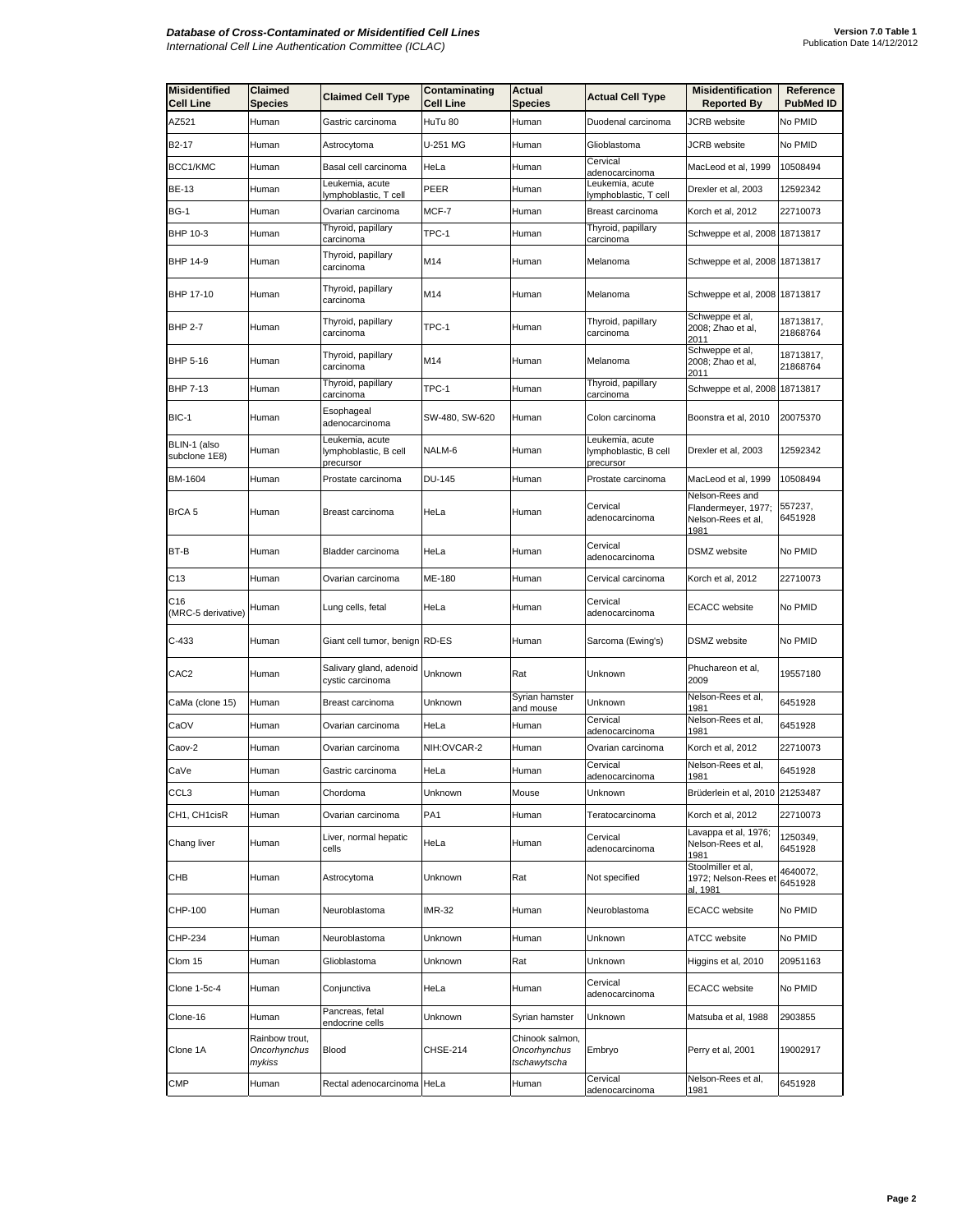| <b>Misidentified</b><br><b>Cell Line</b> | <b>Claimed</b><br><b>Species</b> | <b>Claimed Cell Type</b>           | Contaminating<br>Cell Line | Actual<br><b>Species</b>                                | <b>Actual Cell Type</b>                      | <b>Misidentification</b><br><b>Reported By</b>     | Reference<br><b>PubMed ID</b> |
|------------------------------------------|----------------------------------|------------------------------------|----------------------------|---------------------------------------------------------|----------------------------------------------|----------------------------------------------------|-------------------------------|
| CMPII <sub>C2</sub>                      | Human                            | Rectal adenocarcinoma              | HeLa                       | Human                                                   | Cervical<br>adenocarcinoma                   | Nelson-Rees et al,<br>1981                         | 6451928                       |
| CNDT2                                    | Human                            | Carcinoid tumour                   | Unknown                    | Human                                                   | Unknown                                      | Ellis et al, 2010                                  | 20959409                      |
| CO (= COLE)                              | Human                            | Lymphoma, Hodgkin                  | CCRF-CEM                   | Human                                                   | Leukemia, acute<br>lymphoblastic, T cell     | Drexler et al, 2003                                | 12592342                      |
| COLO-587                                 | Human                            | Pancreatic carcinoma               | COLO-320DM                 | Human                                                   | Colon carcinoma                              | ATCC FAQ #11058                                    | No PMID                       |
| COLO-677                                 | Human                            | Lung carcinoma, small<br>cell      | RPMI-8226                  | Human                                                   | Myeloma                                      | DSMZ website                                       | No PMID                       |
| COLO-818                                 | Human                            | Melanoma                           | COLO-800                   | Human                                                   | Melanoma                                     | MacLeod et al, 1999                                | 10508494                      |
| CoLo-TC                                  | Human                            | Colon carcinoma                    | COLO-205                   | Human                                                   | Colon carcinoma                              | <b>RIKEN</b> website                               | No PMID                       |
| Culisita inornata<br>culture             | Mosquito                         | Not specified                      | Unknown                    | Moth, Antheraea<br>eucalypti                            | Not specified                                | Greene et al, 1972;<br>Nelson-Rees et al,<br>1981  | 4402510,<br>6451928           |
| D18T                                     | Human                            | Synovial cell                      | HeLa                       | Human                                                   | Cervical<br>adenocarcinoma                   | Nelson-Rees et al,<br>1981                         | 6451928                       |
| D98/AH                                   | Human                            | Not specified                      | HeLa                       | Human                                                   | Cervical<br>adenocarcinoma                   | Honma et al, 1992                                  | 1730567                       |
| D98/AH2 Clone B                          | Human                            | Not specified                      | HeLa                       | Human                                                   | Cervical<br>adenocarcinoma                   | <b>ECACC</b> website                               | No PMID                       |
| <b>DAMI</b>                              | Human                            | Leukemia, acute<br>myeloid, M7     | HEL                        | Human                                                   | Leukemia, acute<br>myeloid, M6               | MacLeod et al, 1997;<br>Drexler et al, 2003        | 9447816,<br>12592342          |
| DAPT                                     | Human                            | Astrocytoma, piloid                | HeLa                       | Human                                                   | Cervical<br>adenocarcinoma                   | Nelson-Rees et al,<br>1981                         | 6451928                       |
| DD                                       | Human                            | Malignant histiocytosis            | K-562                      | Human                                                   | Leukemia, chronic<br>myeloid, blast crisis   | Drexler et al, 2003                                | 12592342                      |
| Det30A                                   | Human                            | Breast carcinoma,<br>ascitic fluid | HeLa                       | Human                                                   | Cervical<br>adenocarcinoma                   | Nelson-Rees et al,<br>1981                         | 6451928                       |
| Detroit-6 (Det6)                         | Human                            | Sternal marrow cells               | HeLa                       | Human                                                   | Cervical<br>adenocarcinoma                   | Lavappa et al, 1976;<br>Nelson-Rees et al,<br>1981 | 1250349,<br>6451928           |
| Detroit-98                               | Human                            | Sternal marrow cells               | HeLa                       | Human                                                   | Cervical<br>adenocarcinoma                   | Lavappa, 1978;<br>Nelson-Rees et al,<br>1981       | 566722,<br>6451928            |
| Detroit 98/AG                            | Human                            | Sternal marrow cells               | HeLa                       | Human                                                   | Cervical<br>adenocarcinoma                   | Lavappa, 1978;<br>Nelson-Rees et al,<br>1981       | 566722,<br>6451928            |
| Detroit 98/AH-2                          | Human                            | Sternal marrow cells               | HeLa                       | Human                                                   | Cervical<br>adenocarcinoma                   | Lavappa, 1978;<br>Nelson-Rees et al,<br>1981       | 566722,<br>6451928            |
| Detroit 98/AH-R                          | Human                            | Sternal marrow cells               | HeLa                       | Human                                                   | Cervical<br>adenocarcinoma                   | Lavappa, 1978;<br>Nelson-Rees et al,<br>1981       | 566722,<br>6451928            |
| Detroit 98s                              | Human                            | Sternal marrow cells               | HeLa                       | Human                                                   | Cervical<br>adenocarcinoma                   | Lavappa, 1978;<br>Nelson-Rees et al,<br>1981       | 566722,<br>6451928            |
| DJM-1                                    | Human                            | Squamous cell<br>carcinoma         | BSCC-93                    | Human                                                   | Skin, squamous cell<br>carcinoma             | Yoshino et al, 2006                                | 16643607                      |
| DM12<br>(Tu-167 derivative)              | Human                            | Oral squamous cell<br>carcinoma    | UM-SCC-1                   | Human                                                   | Oral squamous cell<br>carcinoma (recurrence) | Zhao et al, 2011                                   | 21868764                      |
| <b>DM14</b><br>(Tu-167 derivative)       | Human                            | Oral squamous cell<br>carcınoma    | UM-SCC-1                   | Human                                                   | Oral squamous cell<br>carcinoma (recurrence) | Zhao et al, 2011                                   | 21868764                      |
| <b>DRO</b>                               | Human                            | Thyroid, anaplastic<br>carcinoma   | A-375                      | Human                                                   | Melanoma                                     | Zhao et al, 2011                                   | 21868764                      |
| <b>DRO90-1</b>                           | Human                            | Thyroid, anaplastic<br>carcinoma   | A-375                      | Human                                                   | Melanoma                                     | Schweppe et al, 2008                               | 18713817                      |
| DuPro-1                                  | Human                            | Prostate carcinoma                 | PC-3                       | Human                                                   | Prostate carcinoma                           | van Bokhoven et al,<br>2003                        | 14518029                      |
| EB33                                     | Human                            | Prostate carcinoma                 | HeLa                       | Human                                                   | Cervical<br>adenocarcinoma                   | Nelson-Rees, 1979;<br>Nelson-Rees et al,<br>1981   | 535908,<br>6451928            |
| ECC-1                                    | Human                            | Endometrial carcinoma              | Ishikawa                   | Human                                                   | Endometrial carcinoma                        | Korch et al, 2012                                  | 22710073                      |
| <b>ECTC</b>                              | Cow                              | Thyroid, embryonic                 | Vero                       | Monkey, African<br>green<br>(Cercopithecus<br>aethiops) | Kidney, normal renal<br>cells                | Milanesi et al, 2003                               | 14505435                      |
| <b>ECV-304</b>                           | Human                            | Endothelium, normal<br>cells       | $T-24$                     | Human                                                   | Bladder carcinoma                            | Dirks et al, 1999;<br>MacLeod et al, 1999          | 10614862,<br>10508494         |
| ED27                                     | Human                            | Chorionic villus                   | HeLa                       | Human                                                   | Cervical<br>adenocarcinoma                   | Kniss et al, 2002                                  | 11869090                      |
| EEK                                      | Horse                            | Kidney, embryonic renal<br>cells   | NSK                        | Pig, Sus scrofa                                         | Kidney, normal renal                         | Milanesi et al, 2003                               | 14505435                      |
| EН                                       | Human                            | Leukemia, hairy cell               | HΚ                         | Human                                                   | Leukemia, hairy cell                         | Drexler et al, 2003                                | 12592342                      |
| $EJ-1$                                   | Human                            | Bladder carcinoma                  | $T-24$                     | Human                                                   | Bladder carcinoma                            | Masters et al, 2001                                | 11416159                      |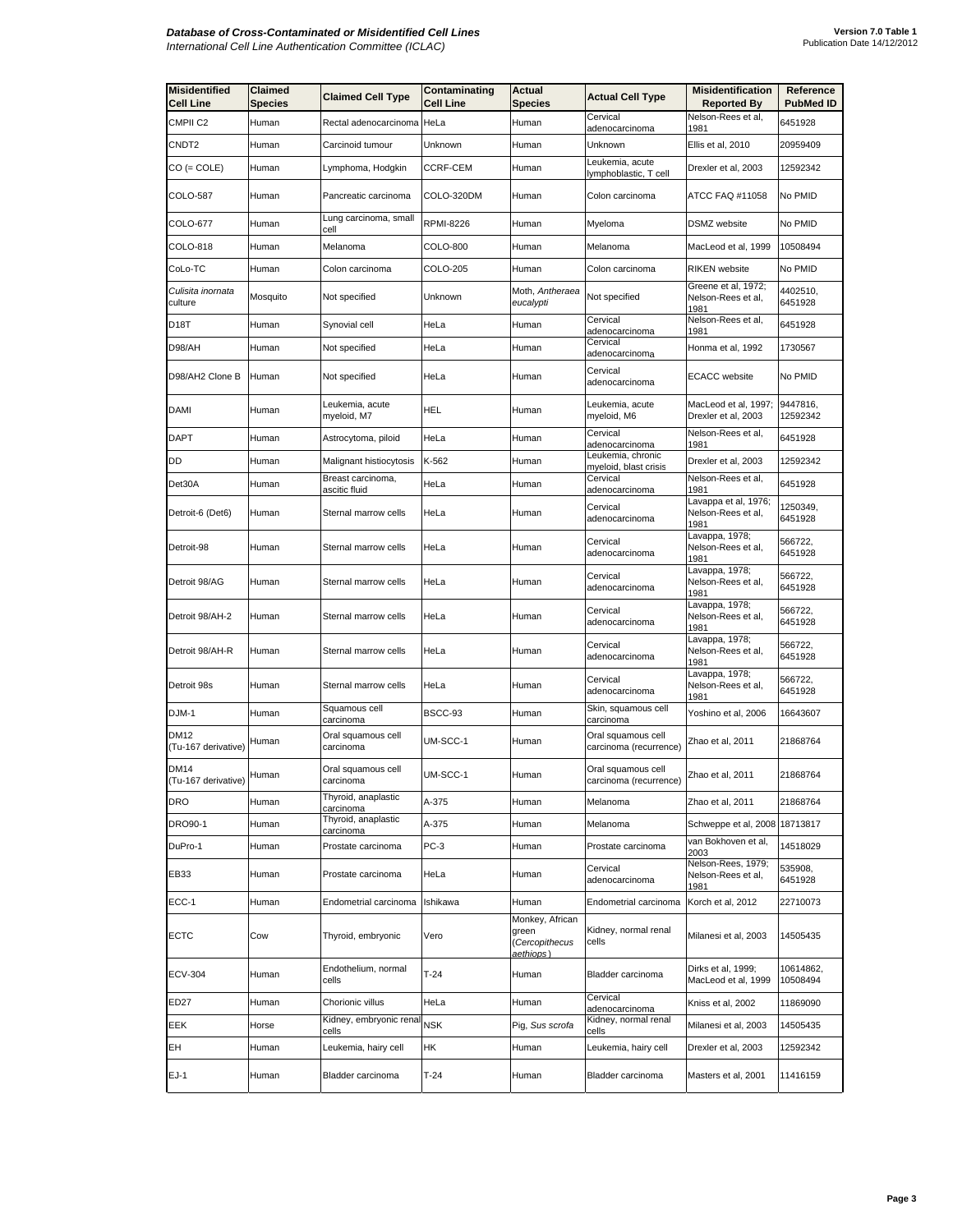| <b>Misidentified</b><br><b>Cell Line</b> | Claimed<br>Species       | <b>Claimed Cell Type</b>                              | Contaminating<br><b>Cell Line</b>    | <b>Actual</b><br><b>Species</b>          | <b>Actual Cell Type</b>                                | <b>Misidentification</b><br><b>Reported By</b>               | Reference<br><b>PubMed ID</b> |
|------------------------------------------|--------------------------|-------------------------------------------------------|--------------------------------------|------------------------------------------|--------------------------------------------------------|--------------------------------------------------------------|-------------------------------|
| Ej138                                    | Human                    | Bladder carcinoma                                     | $T-24$                               | Human                                    | Bladder carcinoma                                      | Azari et al, 2007                                            | 17254797                      |
| <b>EICo</b>                              | Human                    | Breast carcinoma                                      | HeLa                                 | Human                                    | Cervical<br>adenocarcinoma                             | Nelson-Rees et al,<br>1981                                   | 6451928                       |
| EPC                                      | Carp, Cyprinus<br>carpio | Epithelial papilloma                                  | Unknown                              | Fathead minnow<br>Pimephales<br>promelas | Unknown                                                | <b>ATCC</b> website                                          | No PMID                       |
| EPLC3-2M1                                | Human                    | Lung carcinoma                                        | HeLa                                 | Human                                    | Cervical<br>adenocarcinoma                             | MacLeod et al, 1999                                          | 10508494                      |
| EPLC-65                                  | Human                    | Lung carcinoma                                        | HeLa                                 | Human                                    | Cervical<br>adenocarcinoma                             | MacLeod et al, 1999                                          | 10508494                      |
| ESP1                                     | Human                    | Lymphoma, Burkitt                                     | HeLa                                 | Human                                    | Cervical<br>adenocarcinoma                             | Nelson-Rees et al,<br>1981                                   | 6451928                       |
| ETK-1                                    | Human                    | Cholangiocarcinoma                                    | SSP-25                               | Human                                    | Cholangiocarcinoma                                     | Yoshino et al, 2006                                          | 16643607                      |
| EU-1                                     | Human                    | Leukemia, acute<br>lymphoblastic, B cell<br>precursor | REH                                  | Human                                    | Leukemia, acute<br>lymphoblastic, B cell<br>precursor  | Drexler et al, 2003                                          | 12592342                      |
| EU-7                                     | Human                    | Leukemia, acute<br>lymphoblastic, T cell              | <b>CCRF-CEM</b>                      | Human                                    | Leukemia, acute<br>ymphoblastic, T cell                | Drexler et al, 2003                                          | 12592342                      |
| EUE                                      | Human                    | Subcutis, fetal                                       | HeLa                                 | Human                                    | Cervical<br>adenocarcinoma                             | Nelson-Rees et al,<br>1981                                   | 6451928                       |
| EVLC2                                    | Human                    | Umbilical vein<br>endothelium,<br><u>transfected</u>  | Unknown                              | Human                                    | Non-endothelial?                                       | Unger et al, 2002                                            | 12453433                      |
| F2-4E5                                   | Human                    | Thymic epithelium                                     | SK-HEP-1                             | Human                                    | Liver carcinoma                                        | MacLeod et al, 1999                                          | 10508494                      |
| F2-5B6                                   | Human                    | Thymic epithelium                                     | SK-HEP-1                             | Human                                    | Liver carcinoma                                        | MacLeod et al, 1999                                          | 10508494                      |
| F255A4                                   | Human                    | Not specified                                         | HeLa                                 | Human                                    | Cervical<br>adenocarcinoma                             | Nelson-Rees et al,<br>1981                                   | 6451928                       |
| FB <sub>2</sub>                          | Human                    | Thyroid, papillary<br>carcinoma                       | TPC-1                                | Human                                    | Thyroid, papillary<br>carcinoma                        | Ribeiro et al, 2008                                          | 19087340                      |
| Fitz-HSA                                 | Dog, Canis<br>familiaris | Sarcoma<br>(hemangiosarcoma)                          | DEN-HSA                              | Dog                                      | Sarcoma<br>(hemangiosarcoma)                           | O'Donoghue et al,<br>2011                                    | 21908323                      |
| FL                                       | Human                    | Amnion                                                | HeLa                                 | Human                                    | Cervical<br>adenocarcinoma                             | Nelson-Rees et al,<br>1981; Ogura et al,<br>1993             | 6451928,<br>8397027           |
| Flow 13000                               | Human                    | Lung cells, embryonic<br>fibroblast                   | MRC-5                                | Human                                    | Lung cells, embryonic<br>ïbroblast                     | <b>JCRB</b> website                                          | No PMID                       |
| <b>Flow 5000</b>                         | Human                    | Lung cells, embryonic<br>fibroblast                   | <b>Flow 1000</b>                     | Human                                    | Lung cells, embryonic<br>fibroblast                    | JCRB website                                                 | No PMID                       |
| Flow 6000                                | Human                    | Lung cells, embryonic<br>fibroblast                   | <b>Flow 1000</b>                     | Human                                    | Lung cells, embryonic<br>fibroblast                    | JCRB website                                                 | No PMID                       |
| <b>Flow 7000</b>                         | Human                    | Lung cells, embryonic<br>fibroblast                   | <b>Flow 3000</b>                     | Human                                    | Lung cells, embryonic<br>fibroblast                    | <b>JCRB</b> website                                          | No PMID                       |
| FQ                                       | Human                    | Lymphoma, Hodgkin                                     | OMK-210                              | Monkey, Owl<br>(Aotus<br>trivirgatus)    | Kidney, normal renal<br>cells                          | Nelson-Rees et al,<br>1981; Drexler et al,<br>2003           | 6451928,<br>12592342          |
| G-11<br>(HBT-3 derivative)               | Human                    | Breast carcinoma                                      | HeLa                                 | Human                                    | Cervical<br>adenocarcinoma                             | Nelson-Rees et al,<br>1981                                   | 6451928                       |
| GHE                                      | Human                    | Astrocytoma                                           | $T-24$                               | Human                                    | Bladder carcinoma                                      | MacLeod et al, 1999                                          | 10508494                      |
| Girardi heart                            | Human                    | Heart, normal cells                                   | HeLa                                 | Human                                    | Cervical<br>adenocarcinoma                             | Lavappa, 1978;<br>Nelson-Rees et al,<br>1981                 | 566722,<br>6451928            |
| GM1312                                   | Human                    | Myeloma                                               | Correct name,<br>incorrect cell type | Human                                    | EBV+ B-lymphoblastoid Drexler et al, 2003<br>cell line |                                                              | 12592342                      |
| GOS-3                                    | Human                    | Glioma, mixed astro-<br>oligodendroglioma             | U-343 MG                             | Human                                    | Glioblastoma                                           | DSMZ website                                                 | No PMID                       |
| GPS-M                                    | Guinea pig               | Spleen, adult cells                                   | Strain L-M                           | Mouse                                    | Connective tissue                                      | Nelson-Rees et al,<br>1981                                   | 6451928                       |
| GPS-PD                                   | Guinea pig               | Spleen, adult cells                                   | Strain L-M                           | Mouse                                    | Connective tissue                                      | Nelson-Rees et al,<br>1981                                   | 6451928                       |
| GREF-X                                   | Human                    | Liver, hepatic<br>myofibroblast                       | Unknown                              | Rat                                      | Unknown                                                | MacLeod et al, 1999                                          | 10508494                      |
| <b>GT3TKB</b>                            | Human                    | Gastric carcinoma                                     | RERF-LC-A1                           | Human                                    | Lung carcinoma                                         | Yoshino et al, 2006                                          | 16643607                      |
| H <sub>249</sub>                         | Human                    | Lung carcinoma, small<br>cell                         | H69                                  | Human                                    | Lung carcinoma, small<br>cell                          | Personal<br>communication, M.<br>Liscovitch to R.<br>Nardone | No PMID                       |
| H-494                                    | Human                    | Prostate carcinoma                                    | HeLa                                 | Human                                    | Cervical<br>adenocarcinoma                             | Williams, 1980                                               | 6244232                       |
| H7D7A and<br>derivatives                 | Human                    | Liver, normal cells<br>(SV40-transformed)             | HepG2                                | Human                                    | Liver, hepatocellular<br>carcinoma                     | van Pelt et al, 2003                                         | 12619888                      |
| H7D7B and<br>derivatives                 | Human                    | Liver, normal cells<br>(SV40-transformed)             | HepG2                                | Human                                    | Liver, hepatocellular<br>carcinoma                     | van Pelt et al, 2003                                         | 12619888                      |
| H7D7C and<br>derivatives                 | Human                    | Liver, normal cells<br>(SV40-transformed)             | HepG2                                | Human                                    | Liver, hepatocellular<br>carcinoma                     | van Pelt et al, 2003                                         | 12619888                      |
| H7D7D and<br>derivatives                 | Human                    | Liver, normal cells<br>(SV40-transformed)             | HepG2                                | Human                                    | Liver, hepatocellular                                  | van Pelt et al, 2003                                         | 12619888                      |
| HAG                                      | Human                    | Thyroid adenoma<br>(goitre)                           | T-24                                 | Human                                    | carcinoma<br>Bladder carcinoma                         | MacLeod et al, 1999                                          | 10508494                      |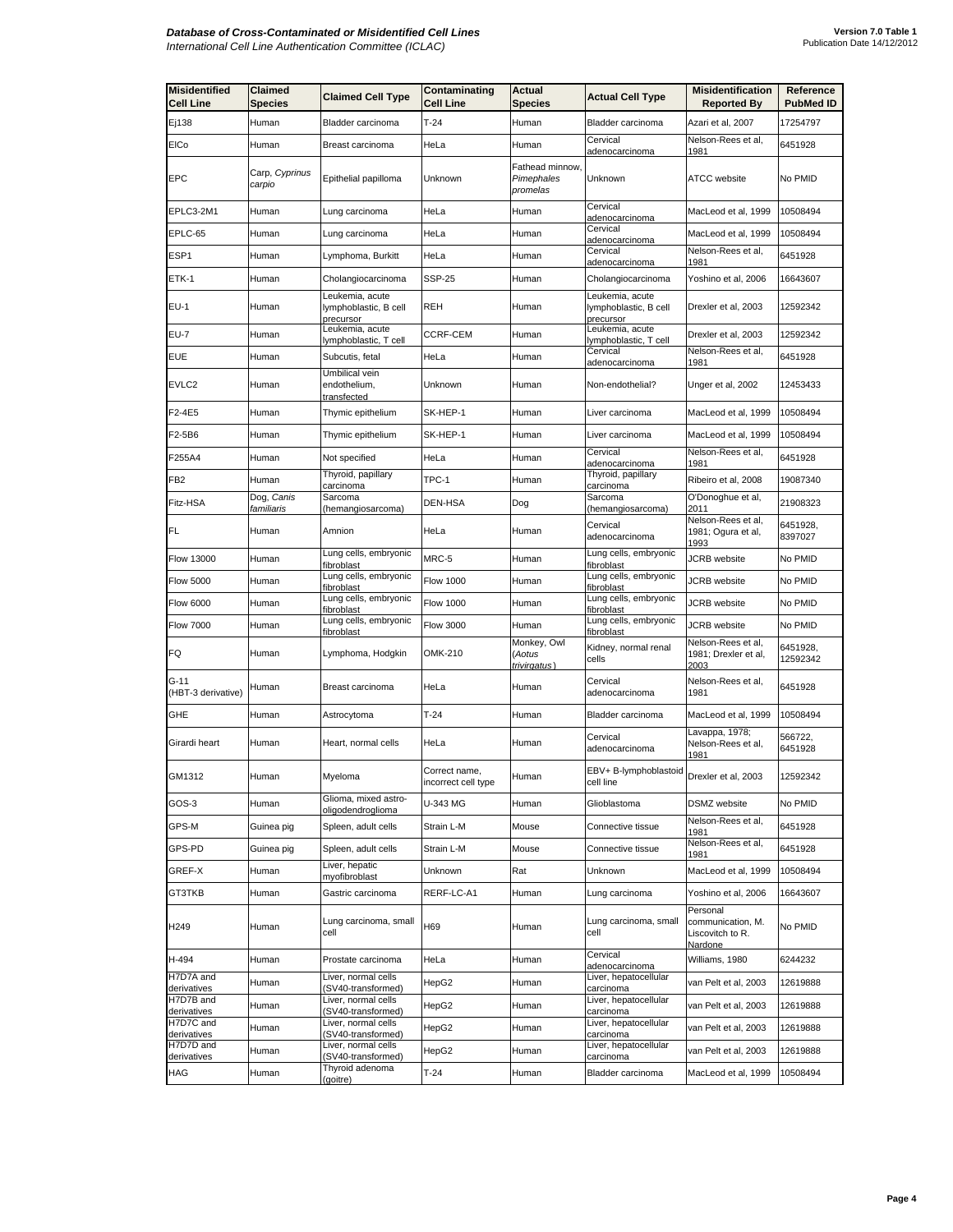| <b>Misidentified</b><br><b>Cell Line</b> | Claimed<br>Species | <b>Claimed Cell Type</b>                   | Contaminating<br><b>Cell Line</b>                                                                   | <b>Actual</b><br><b>Species</b>                         | Actual Cell Type                                        | <b>Misidentification</b><br><b>Reported By</b>                       | Reference<br><b>PubMed ID</b> |
|------------------------------------------|--------------------|--------------------------------------------|-----------------------------------------------------------------------------------------------------|---------------------------------------------------------|---------------------------------------------------------|----------------------------------------------------------------------|-------------------------------|
| <b>HBC</b>                               | Human              | Breast carcinoma.<br>invasive ductal tumor | Unknown                                                                                             | Rat                                                     | Unknown                                                 | Nelson-Rees and<br>Flandermeyer, 1977;<br>Nelson-Rees et al,<br>1981 | 557237,<br>6451928            |
| HBL-100                                  | Human              | Breast carcinoma                           | Unknown                                                                                             | Human                                                   | Unknown                                                 | Yoshino et al, 2006;<br>ATCC website                                 | 16643607                      |
| HBT-3                                    | Human              | Breast carcinoma                           | HeLa                                                                                                | Human                                                   | Cervical<br>adenocarcinoma                              | Nelson-Rees et al.<br>1981                                           | 6451928                       |
| HBT-39b                                  | Human              | Breast carcinoma                           | HeLa                                                                                                | Human                                                   | Cervical<br>adenocarcinoma                              | Nelson-Rees et al,<br>1981                                           | 6451928                       |
| HBT-E<br>(HBT-3 clone)                   | Human              | Breast carcinoma                           | HeLa                                                                                                | Human                                                   | Cervical<br>adenocarcinoma                              | Nelson-Rees et al,<br>1981                                           | 6451928                       |
| HCE                                      | Human              | Cervical carcinoma                         | HeLa                                                                                                | Human                                                   | Cervical                                                | Nelson-Rees et al,                                                   | 6451928                       |
| <b>HCu-10</b>                            | Human              | Esophageal squamous<br>cell carcinoma      | Hcu-10, Hcu-18,<br>Hcu-22, Hcu-27,<br>Hcu-33, Hcu-37 or<br>Hcu-39 (genetically<br>identical)        | Human                                                   | adenocarcinoma<br>Esophageal squamous<br>cell carcinoma | 1981<br>van Helden et al,<br>1988                                    | 3167823                       |
| HCu-18                                   | Human              | Esophageal squamous<br>cell carcinoma      | Hcu-10, Hcu-18,<br>Hcu-22, Hcu-27,<br>Hcu-33, Hcu-37 or<br>Hcu-39 (genetically<br><i>identical)</i> | Human                                                   | Esophageal squamous<br>cell carcinoma                   | van Helden et al,<br>1988                                            | 3167823                       |
| HCu-22                                   | Human              | Esophageal squamous<br>cell carcinoma      | Hcu-10, Hcu-18,<br>Hcu-22, Hcu-27,<br>Hcu-33, Hcu-37 or<br>Hcu-39 (genetically<br>identical)        | Human                                                   | Esophageal squamous<br>cell carcinoma                   | van Helden et al,<br>1988                                            | 3167823                       |
| <b>HCu-27</b>                            | Human              | Esophageal squamous<br>cell carcinoma      | Hcu-10, Hcu-18,<br>Hcu-22, Hcu-27,<br>Hcu-33, Hcu-37 or<br>Hcu-39 (genetically<br>dentical)         | Human                                                   | Esophageal squamous<br>cell carcinoma                   | van Helden et al,<br>1988                                            | 3167823                       |
| HCu-33                                   | Human              | Esophageal squamous<br>cell carcinoma      | Hcu-10, Hcu-18,<br>Hcu-22, Hcu-27,<br>Hcu-33, Hcu-37 or<br>Hcu-39 (genetically<br>identical)        | Human                                                   | Esophageal squamous<br>cell carcinoma                   | van Helden et al,<br>1988                                            | 3167823                       |
| <b>HCu-37</b>                            | Human              | Esophageal squamous<br>cell carcinoma      | Hcu-10, Hcu-18,<br>Hcu-22, Hcu-27,<br>Hcu-33, Hcu-37 or<br>Hcu-39 (genetically<br>identical)        | Human                                                   | Esophageal squamous<br>cell carcinoma                   | van Helden et al,<br>1988                                            | 3167823                       |
| HCu-39                                   | Human              | Esophageal squamous<br>cell carcinoma      | Hcu-10, Hcu-18,<br>Hcu-22, Hcu-27,<br>Hcu-33, Hcu-37 or<br>Hcu-39 (genetically<br>identical)        | Human                                                   | Esophageal squamous<br>cell carcinoma                   | van Helden et al,<br>1988                                            | 3167823                       |
| HCV-29Tmv<br>(HCV-29<br>derivative)      | Human              | Bladder, tumorigenic<br>urothelial cells   | $T-24$                                                                                              | Human                                                   | Bladder carcinoma                                       | Christensen et al,<br>1993                                           | 8105864                       |
| <b>HEC-155</b>                           | Human              | Uterine<br>adenocarcinoma                  | HEC-180                                                                                             | Human                                                   | Uterine carcinoma                                       | <b>JCRB</b> website                                                  | No PMID                       |
| <b>HEC-180</b>                           | Human              | Uterine<br><u>adenocarcinoma</u>           | <b>HEC-155</b>                                                                                      | Human                                                   | Uterine<br>adenocarcinoma                               | JCRB website                                                         | No PMID                       |
| HEK                                      | Human              | Kidney, embryonic renal<br>cells           | HeLa                                                                                                | Human                                                   | Cervical<br>adenocarcinoma                              | Nelson-Rees et al,<br>1981                                           | 6451928                       |
| <b>HEK/HRV</b>                           | Human              | Kidney, transformed                        | HeLa                                                                                                | Human                                                   | Cervical                                                | Nelson-Rees et al,                                                   | 6451928                       |
| (HEK derivative)<br>HEL-R66              | Human              | embryonic renal cells<br>Not specified     | Unknown                                                                                             | Monkey, African<br>green<br>(Cercopithecus<br>aethiops) | <u>adenocarcinoma</u><br>Unknown                        | <u> 1981</u><br>Nelson-Rees et al,<br>1981                           | 6451928,<br>7236009           |
| HEp-2 (H.Ep.-2)                          | Human              | Laryngeal carcinoma                        | HeLa                                                                                                | Human                                                   | Cervical<br>adenocarcinoma                              | Nelson-Rees et al,<br>1981; Chen, 1988                               | 6451928,<br>3180844           |
| Hep-2C                                   | Human              | Laryngeal carcinoma                        | HeLa                                                                                                | Human                                                   | Cervical<br>adenocarcinoma                              | <b>ECACC</b> website                                                 | No PMID                       |
| Hep2 (Clone 2B)                          | Human              | Laryngeal carcinoma                        | HeLa                                                                                                | Human                                                   | Cervical<br>adenocarcinoma                              | <b>ECACC</b> website                                                 | No PMID                       |
| HES                                      | Human              | Endometrium                                | HeLa                                                                                                | Human                                                   | Cervical<br>adenocarcinoma                              | Korch et al, 2012                                                    | 22710073                      |
| HIMEG-1                                  | Human              | Leukemia, chronic<br>myeloid               | <b>HL-60</b>                                                                                        | Human                                                   | Leukemia, acute<br>myeloid, M2                          | Drexler et al, 2003                                                  | 12592342                      |
| HKB-1                                    | Human              | Lymphoma, Hodgkin                          | Unknown                                                                                             | Human                                                   | Unknown                                                 | Drexler et al, 2003                                                  | 12592342                      |
| <b>HKMUS</b>                             | Human              | Cervical carcinoma                         | SKG-II-SF                                                                                           | Human                                                   | Cervical carcinoma                                      | <b>RIKEN</b> website                                                 | No PMID                       |
| <b>HKMUS-SF</b>                          | Human              | Cervical carcinoma                         | SKG-II-SF                                                                                           | Human                                                   | Cervical carcinoma                                      | Yoshino et al, 2006                                                  | 16643607                      |
| HL111783                                 | Human              | Lung carcinoma                             | HeLa                                                                                                | Human                                                   | Cervical<br>adenocarcinoma                              | Yoshino et al, 2006                                                  | 16643607                      |
| HMV-1                                    | Human              | Melanoma                                   | HeLa                                                                                                | Human                                                   | Cervical<br>adenocarcinoma                              | MacLeod et al, 1999                                                  | 10508494                      |
| HPB-MLT                                  | Human              | Leukemia, acute<br>lymphoblastic, T cell   | <b>HPB-ALL</b>                                                                                      | Human                                                   | Leukemia, acute<br>lymphoblastic, T cell                | Drexler et al, 2003                                                  | 12592342                      |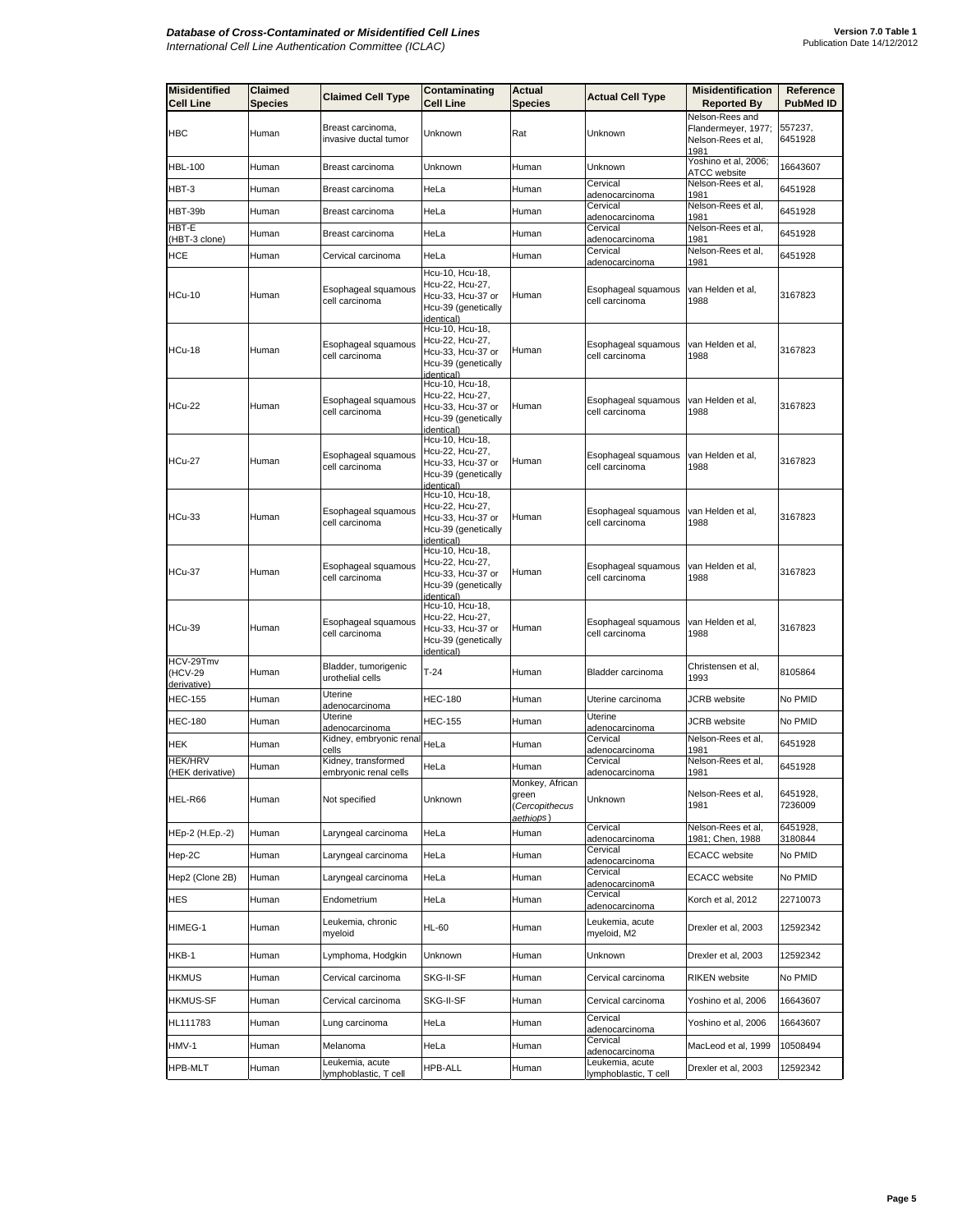| <b>Misidentified</b><br><b>Cell Line</b> | Claimed<br><b>Species</b> | <b>Claimed Cell Type</b>                          | Contaminating<br>Cell Line | Actual<br><b>Species</b> | <b>Actual Cell Type</b>                              | <b>Misidentification</b><br><b>Reported By</b>     | Reference<br><b>PubMed ID</b> |
|------------------------------------------|---------------------------|---------------------------------------------------|----------------------------|--------------------------|------------------------------------------------------|----------------------------------------------------|-------------------------------|
| HPC-36M<br>(HPC-36<br>derivative)        | Human                     | Prostate carcinoma                                | HeLa                       | Human                    | Cervical<br>adenocarcinoma                           | Masters et al, 2001                                | 11416159                      |
| hPTC                                     | Human                     | Thyroid, papillary cell                           | Unknown                    | Pig, Sus scrofa          | Unknown                                              | MacLeod et al, 1999                                | 10508494                      |
| Hs 677.St                                | Human                     | Gastric tissue, normal                            | Unknown                    | Mouse                    | Unknown                                              | ATCC FAQ #1072                                     | No PMID                       |
| <b>HSC-41</b>                            | Human                     | Gastric carcinoma                                 | HSC-42                     | Human                    | Gastric carcinoma                                    | JCRB website                                       | No PMID                       |
| HSG                                      | Human                     | Salivary gland,<br>submandibular                  | HeLa                       | Human                    | Cervical<br>adenocarcinoma                           | <b>ECACC</b> website                               | No PMID                       |
| HSG-AZA1                                 | Human                     | Salivary gland,<br>submandibular                  | HeLa                       | Human                    | Cervical<br>adenocarcinoma                           | <b>JCRB</b> website                                | No PMID                       |
| HSG-AZA3                                 | Human                     | Salivary gland,<br>submandibular                  | HeLa                       | Human                    | Cervical<br>adenocarcinoma                           | <b>JCRB</b> website                                | No PMID                       |
| HSGc-C5                                  | Human                     | Oral carcinoma                                    | HeLa                       | Human                    | Cervical<br>adenocarcinoma                           | JCRB website                                       | No PMID                       |
| <b>HS-SULTAN</b>                         | Human                     | Myeloma                                           | JIJOYE                     | Human                    | Lymphoma, Burkitt                                    | Drexler et al, 2001;<br>Drexler et al, 2003        | 11732505,<br>12592342         |
| HSY                                      | Human                     | Salivary gland, parotid                           | HeLa                       | Human                    | Cervical<br>adenocarcinoma                           | JCRB website                                       | No PMID                       |
| hTERT-EEC                                | Human                     | Endometrium,<br>immortalized                      | MCF-7                      | Human                    | Breast carcinoma                                     | Korch et al, 2012                                  | 22710073                      |
| Hu1734                                   | Human                     | Bladder, non-malignant<br>urothelial cells        | <b>HCV-29</b>              | Human                    | Bladder, non-malignant<br>urothelial cells           | Christensen et al,<br>1993                         | 7905254                       |
| Hu456                                    | Human                     | Bladder, tumorigenic<br>urothelial cells          | $T-24$                     | Human                    | Bladder carcinoma                                    | Christensen et al,<br>1993                         | 8105864                       |
| Hu549                                    | Human                     | Bladder, tumorigenic<br>urothelial cells          | $T-24$                     | Human                    | Bladder carcinoma                                    | Christensen et al,<br>1993                         | 8105864                       |
| Hu609                                    | Human                     | Bladder, non-malignant<br>urothelial cells        | J82                        | Human                    | Bladder carcinoma                                    | Christensen et al,<br>1993; Masters et al,<br>2001 | 7905254,<br>11416159          |
| Hu609Tmv<br>(Hu609 derivative)           | Human                     | Bladder, tumorigenic<br>urothelial cells          | $T-24$                     | Human                    | Bladder carcinoma                                    | Christensen et al,<br>1993                         | 8105864                       |
| Hu961a, Hu961t<br>(Hu961<br>derivatives) | Human                     | Bladder, tumorigenic<br>urothelial cells          | $T-24$                     | Human                    | Bladder carcinoma                                    | Christensen et al,<br>1993; Masters et al,<br>2001 | 8105864,<br>11416159          |
| HuK <sup>°</sup> 39                      | Human                     | Kidney, normal renal<br>cells                     | HeLa                       | Human                    | Cervical<br>adenocarcinoma                           | Nelson-Rees et al,<br>1981                         | 6451928                       |
| HuL-1                                    | Human                     | Liver, hepatocellular<br>carcinoma                | HeLa                       | Human                    | Cervical<br>adenocarcinoma                           | <b>JCRB</b> website                                | No PMID                       |
| Hut                                      | Human                     | Not specified                                     | HeLa                       | Human                    | Cervical<br>adenocarcinoma                           | Nelson-Rees et al,<br>1981                         | 6451928                       |
| IMC-2                                    | Human                     | Maxillary carcinoma                               | HeLa                       | Human                    | Cervical<br>adenocarcinoma                           | MacLeod et al, 1999                                | 10508494                      |
| IMC-3                                    | Human                     | Maxillary carcinoma                               | HeLa                       | Human                    | Cervical<br>adenocarcinoma                           | Masters et al, 2001                                | 11416159                      |
| IMC-4                                    | Human                     | Maxillary carcinoma                               | HeLa                       | Human                    | Cervical<br>adenocarcinoma                           | <b>RIKEN</b> website                               | No PMID                       |
| Intestine 407<br>(Int-407, HEI)          | Human                     | Intestinal cells<br>(jejunum/ileum),<br>embryonic | HeLa                       | Human                    | Cervical<br>adenocarcinoma                           | Lavappa, 1978;<br>Nelson-Rees et al,<br>1981       | 566722,<br>6451928            |
| IPDDC-A2                                 | Human                     | Astrocytoma                                       | Unknown                    | Rat                      | Unknown                                              | <b>ECACC</b> website                               | No PMID                       |
| <b>IPRB</b>                              | Human                     | Glioblastoma                                      | Unknown                    | Kat                      | Unknown                                              | Higgins et al, 2010                                | 20951163                      |
| IPTP/98                                  | Human                     | Glioblastoma                                      | Unknown                    | Rat                      | Unknown                                              | <b>ECACC</b> website                               | No PMID                       |
| IST-1                                    | Human                     | Placenta                                          | SK-OV-3                    | Human                    | Ovarian carcinoma                                    | ATCC FAQ #1068                                     | No PMID                       |
| J-111                                    | Human                     | Leukemia, acute<br>myeloid, M5                    | HeLa                       | Human                    | Cervical<br>adenocarcinoma                           | Nelson-Rees et al,<br>1981; Drexler et al,<br>2003 | 6451928,<br>12592342          |
| J96                                      | Human                     | Leukemia                                          | HeLa                       | Human                    | Cervical<br>adenocarcinoma                           | Nelson-Rees et al,<br>1981                         | 6451928                       |
| JCA-1                                    | Human                     | Prostate carcinoma                                | T-24                       | Human                    | Bladder carcinoma                                    | van Bokhoven et al,<br>2001                        | 11522622                      |
| JHC                                      | Human                     | Placenta                                          | HeLa                       | Human                    | Cervical<br>adenocarcinoma                           | Nelson-Rees et al,<br>1981                         | 6451928                       |
| JHU012                                   | Human                     | Oral squamous cell<br>carcinoma (lymph node)      | JHU022                     | Human                    | Laryngeal squamous<br>cell carcinoma (lymph<br>node) | Zhao et al, 2011                                   | 21868764                      |
| JHU013 (JHU012<br>derivative)            | Human                     | Oral squamous cell<br>carcinoma (lymph node)      | FaDu                       | Human                    | Hypopharyngeal<br>squamous cell<br>carcinoma         | Zhao et al, 2011                                   | 21868764                      |
| JHU019                                   | Human                     | Oropharyngeal<br>squamous cell<br>carcinoma       | $PC-3$                     | Human                    | Prostate carcinoma                                   | Zhao et al, 2011                                   | 21868764                      |
| <b>JHU028</b>                            | Human                     | Oral squamous cell<br>carcinoma                   | A549                       | Human                    | Lung carcinoma                                       | Zhao et al, 2011                                   | 21868764                      |
| <b>JHT</b><br>(JHC derivative)           | Human                     | Placenta                                          | HeLa                       | Human                    | Cervical<br>adenocarcinoma                           | Nelson-Rees et al,<br>1981                         | 6451928                       |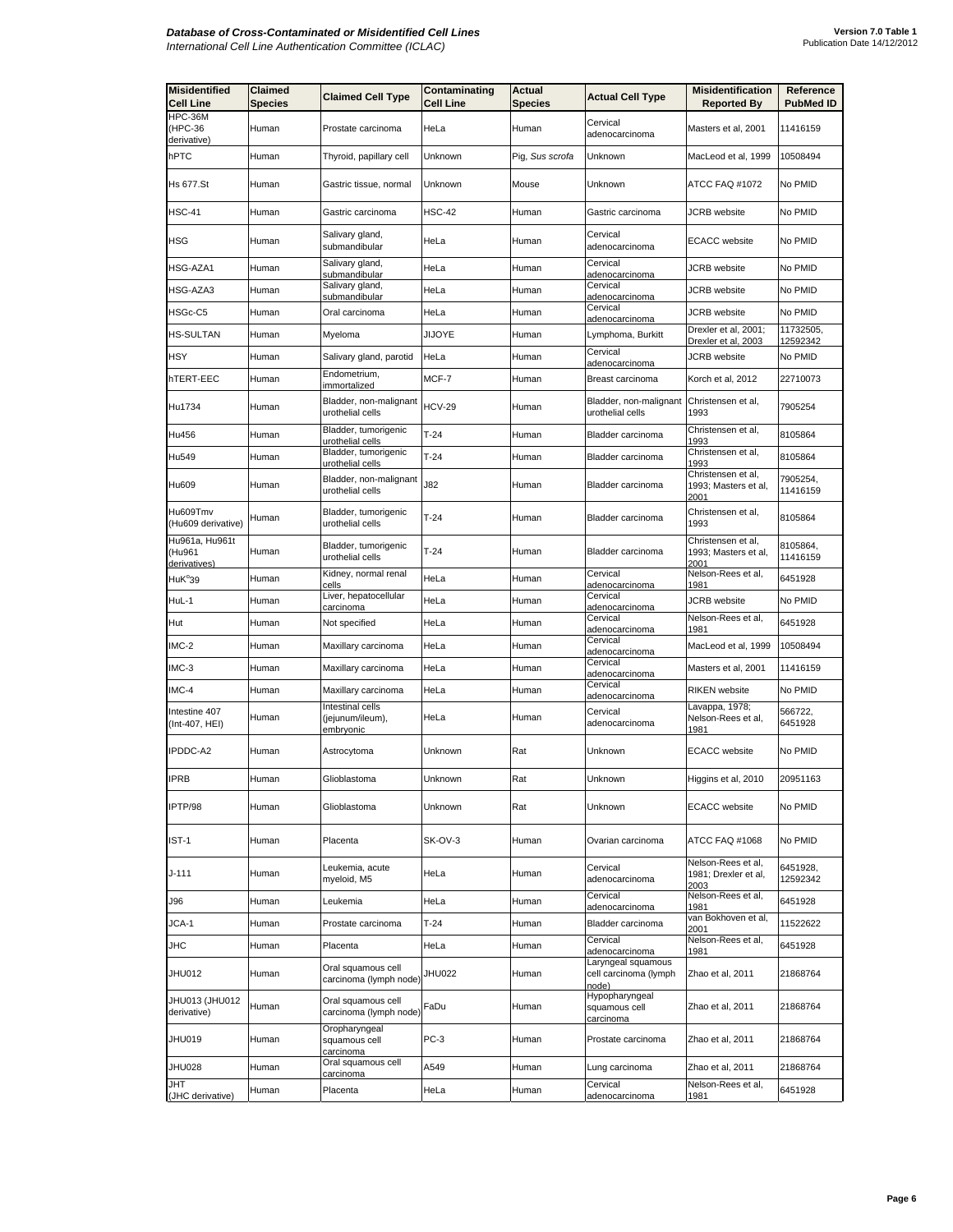| <b>Misidentified</b><br><b>Cell Line</b> | Claimed<br><b>Species</b> | <b>Claimed Cell Type</b>                              | Contaminating<br>Cell Line | Actual<br>Species | <b>Actual Cell Type</b>                               | <b>Misidentification</b><br><b>Reported By</b>                       | Reference<br><b>PubMed ID</b>   |
|------------------------------------------|---------------------------|-------------------------------------------------------|----------------------------|-------------------|-------------------------------------------------------|----------------------------------------------------------------------|---------------------------------|
| JMAR<br>(Tu-167 derivative)              | Human                     | Oral squamous cell<br>carcinoma                       | UM-SCC-1                   | Human             | Oral squamous cell<br>carcinoma (recurrence)          | Zhao et al, 2011                                                     | 21868764                        |
| JOSK-I                                   | Human                     | Leukemia, acute<br>myeloid, M4                        | U-937                      | Human             | Lymphoma, histiocytic                                 | MacLeod et al, 1999;<br>Drexler et al, 2003                          | 10508494,<br>12592342           |
| JOSK-K                                   | Human                     | Leukemia, acute<br>myeloid, M5                        | U-937                      | Human             | Lymphoma, histiocytic                                 | MacLeod et al, 1999;<br>Drexler et al, 2003                          | 10508494,<br>12592342           |
| JOSK-M                                   | Human                     | Leukemia, chronic<br>myeloid, blast crisis            | U-937                      | Human             | Lymphoma, histiocytic                                 | MacLeod et al, 1999;<br>Drexler et al, 2003                          | 10508494,<br>12592342           |
| JOSK-S                                   | Human                     | Leukemia, acute<br>myeloid, M5                        | U-937                      | Human             | Lymphoma, histiocytic                                 | MacLeod et al, 1999;<br>Drexler et al, 2003                          | 10508494,<br>12592342           |
| JTC-17                                   | Human                     | Skin                                                  | HeLa                       | Human             | Cervical<br>adenocarcinoma                            | Honma et al, 1992;<br>JCRB website                                   | 1730567                         |
| JTC-3                                    | Human                     | Not specified                                         | HeLa                       | Human             | Cervical<br>adenocarcinoma                            | Ogura et al, 1997                                                    | 9556756                         |
| K051                                     | Human                     | Leukemia, acute<br>myeloid, M2                        | K-562                      | Human             | Leukemia, chronic<br>myeloid, blast crisis            | Drexler et al, 2003                                                  | 12592342                        |
| K1                                       | Human                     | Thyroid, papillary<br>carcinoma                       | GLAG-66                    | Human             | Thyroid, papillary<br>carcinoma                       | Ribeiro et al, 2008;<br>Schweppe et al, 2008 18713817                | 19087340,                       |
| K2                                       | Human                     | Thyroid, papillary<br>carcinoma                       | GLAG-66                    | Human             | Thyroid, papillary<br>carcinoma                       | Ribeiro et al, 2008;<br>Schweppe et al, 2008 18713817                | 19087340,                       |
| KAK1                                     | Human                     | Thyroid, follicular<br>adenoma                        | HT-29                      | Human             | Colon carcinoma                                       | van Staveren et al,<br>2007; Schweppe et<br>al, 2008                 | 17804723,<br>18713817           |
| KAT10                                    | Human                     | Thyroid, papillary<br>carcinoma                       | HT-29                      | Human             | Colon carcinoma                                       | van Staveren et al,<br>2007; Schweppe et<br>al. 2008                 | 17804723,<br>18713817           |
| KAT4                                     | Human                     | Thyroid, anaplastic<br>carcinoma                      | HT-29                      | Human             | Colon carcinoma                                       | van Staveren et al,<br>2007; Schweppe et<br>al, 2008                 | 17804723,<br>18713817           |
| KAT5                                     | Human                     | Thyroid, papillary<br>carcinoma                       | HT-29                      | Human             | Colon carcinoma                                       | Schweppe et al, 2008 18713817                                        |                                 |
| KAT50                                    | Human                     | Thyroid, differentiated<br>cells                      | HT-29                      | Human             | Colon carcinoma                                       | Schweppe et al, 2008 18713817                                        |                                 |
| KAT7                                     | Human                     | Thyroid, benign<br>follicular hyperplasia             | HT-29                      | Human             | Colon carcinoma                                       | Schweppe et al, 2008                                                 | 18713817                        |
| KВ                                       | Human                     | Oral carcinoma                                        | HeLa                       | Human             | Cervical<br>adenocarcinoma                            | Gartler, 1967;<br>Lavappa et al, 1976;<br>Nelson-Rees et al,<br>1981 | 4864103,<br>1250349,<br>6451928 |
| KB-3-1                                   | Human                     | Oral carcinoma                                        | HeLa                       | Human             | Cervical<br>adenocarcinoma                            | <b>DSMZ</b> website                                                  | No PMID                         |
| KB-V1                                    | Human                     | Oral carcinoma                                        | HeLa                       | Human             | Cervical<br>adenocarcinoma                            | DSMZ website                                                         | No PMID                         |
| KCI-MOH1                                 | Human                     | Pancreatic carcinoma                                  | <b>HPAC</b>                | Human             | Pancreatic carcinoma                                  | <b>DSMZ</b> website                                                  | No PMID                         |
| KM-3                                     | Human                     | Leukemia, acute<br>lymphoblastic, B cell<br>precursor | REH                        | Human             | Leukemia, acute<br>lymphoblastic, B cell<br>precursor | Drexler et al, 2003                                                  | 12592342                        |
| KM3                                      | Human                     | Melanoma                                              | Unknown                    | Rat               | Not specified                                         | Moseley et al, 2003                                                  | 12740908                        |
| KMS-21-BM                                | Human                     | Myeloma                                               | Unknown                    | Human             | Unknown                                               | Drexler et al, 2003                                                  | 12592342                        |
| KMT-2                                    | Human                     | Umbilical cord blood                                  | KG-1                       | Human             | Leukemia                                              | Yoshino et al, 2006                                                  | 16643607                        |
| <b>KNS-89</b>                            | Human                     | Gliosarcoma                                           | U-251 MG                   | Human             | Glioblastoma                                          | <b>JCRB</b> website                                                  | No PMID                         |
| KOSC-3                                   | Human                     | Oral carcinoma                                        | Ca9-22                     | Human             | Oral carcinoma                                        | JCRB website                                                         | No PMID                         |
| KP-1N                                    | Human                     | Pancreatic carcinoma                                  | PANC-1                     | Human             | Pancreatic carcinoma                                  | JCRB website                                                         | No PMID                         |
| KPB-M15                                  | Human                     | Leukemia, chronic<br>myeloid, blast crisis            | KYO-1                      | Human             | Leukemia, chronic<br>myeloid, blast crisis            | Drexler et al, 2003                                                  | 12592342                        |
| KPL-1                                    | Human                     | Breast carcinoma                                      | MCF-7                      | Human             | Breast carcinoma                                      | DSMZ website                                                         | No PMID                         |
| KP-P1                                    | Human                     | Prostate carcinoma                                    | HeLa                       | Human             | Cervical                                              | Nelson-Rees et al,                                                   | 6451928                         |
| KSY-1                                    | Human                     | Sarcoma (Kaposi)                                      | $T-24$                     | Human             | adenocarcinoma<br>Bladder carcinoma                   | 1981<br>ATCC FAQ #1061                                               | No PMID                         |
| KU-YS                                    | Human                     | Neuroblastoma                                         | <b>KU-SN</b>               | Human             | Neuroectodermal tumor RIKEN website                   |                                                                      | No PMID                         |
| $L-132$                                  | Human                     | Lung cells, embryonic                                 | HeLa                       | Human             | Cervical<br>adenocarcinoma                            | Lavappa, 1978;<br>Nelson-Rees et al,<br>1981                         | 566722,<br>6451928              |
| L-41<br>(J96 derivative)                 | Human                     | Leukemia, bone marrow HeLa                            |                            | Human             | Cervical<br>adenocarcinoma                            | <b>ECACC</b> website                                                 | No PMID                         |
| LED-Ti                                   | Human                     | Cervical carcinoma                                    | HeLa                       | Human             | Cervical<br>adenocarcinoma                            | Nelson-Rees et al,<br>1981                                           | 6451928                         |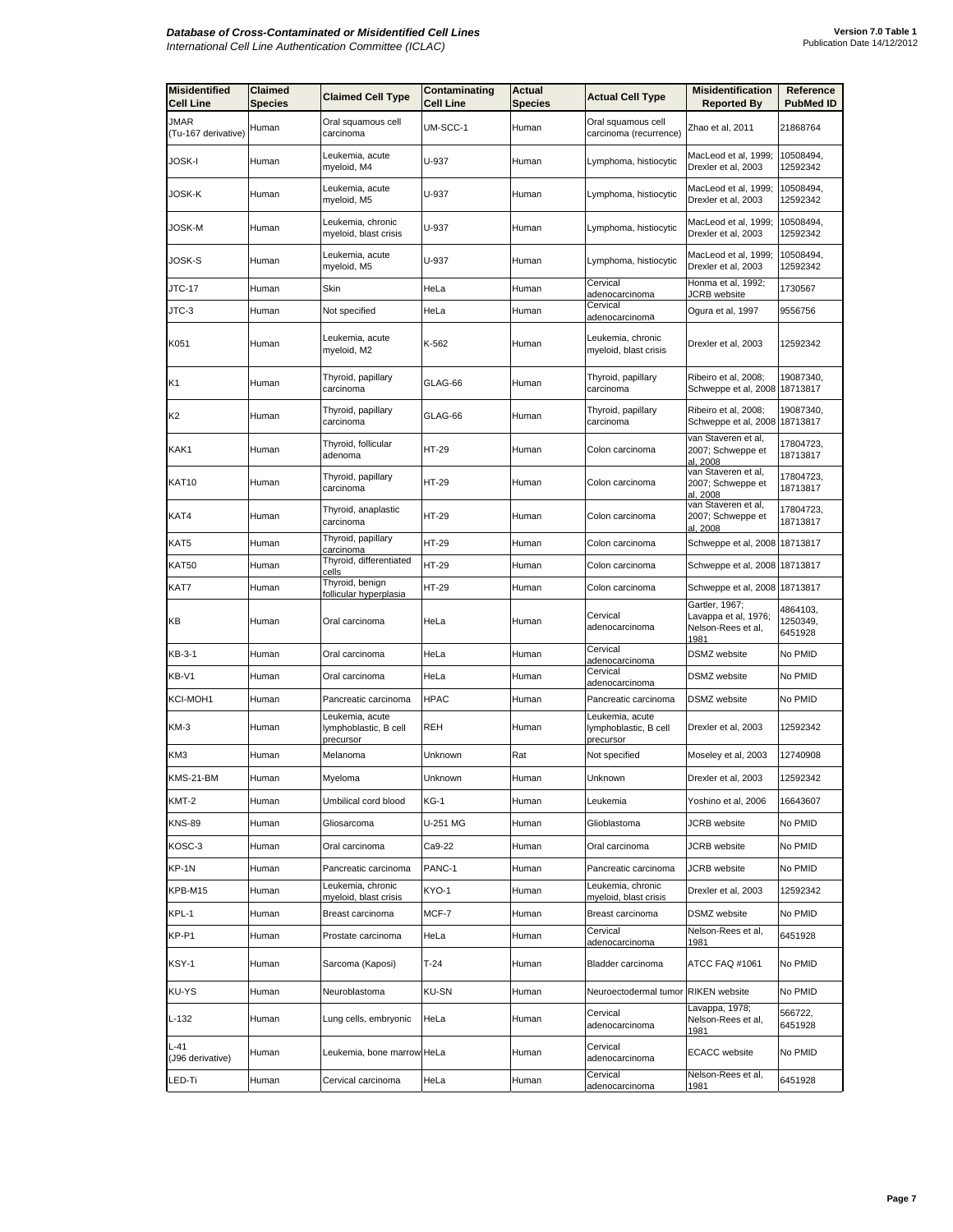| <b>Misidentified</b><br><b>Cell Line</b>               | Claimed<br>Species                    | <b>Claimed Cell Type</b>                              | Contaminating<br><b>Cell Line</b>                                   | Actual<br><b>Species</b>                                | <b>Actual Cell Type</b>                               | <b>Misidentification</b><br><b>Reported By</b>                            | Reference<br><b>PubMed ID</b>      |
|--------------------------------------------------------|---------------------------------------|-------------------------------------------------------|---------------------------------------------------------------------|---------------------------------------------------------|-------------------------------------------------------|---------------------------------------------------------------------------|------------------------------------|
| LLC-15MB                                               | Human                                 | Breast carcinoma                                      | M14                                                                 | Human                                                   | Melanoma                                              | Thompson et al, 2004                                                      | 15679051                           |
| LN-319                                                 | Human                                 | Glioma, anaplastic<br>astrocytoma                     | LN-992                                                              | Human                                                   | Glioblastoma                                          | Bady et al, 2012                                                          | 22570425                           |
| LN-443                                                 | Human                                 | Glioblastoma                                          | LN-444                                                              | Human                                                   | Glioblastoma,<br>recurrence (different<br>donor)      | Bady et al, 2012                                                          | 22570425                           |
| LR10.6                                                 | Human                                 | Leukemia, acute<br>lymphoblastic, B cell<br>precursor | NALM-6                                                              | Human                                                   | Leukemia, acute<br>lymphoblastic, B cell<br>precursor | MacLeod et al, 1999;<br>Drexler et al, 2003                               | 10508494,<br>12592342              |
| LT-1                                                   | Frog, grass                           | Kidney, renal<br>adenocarcinoma                       | TH and FHM                                                          | $TH = box$ turtle;<br>FHM = fathead<br><u>minnow</u>    | $TH = heart$ ; $FHM =$<br>unspecified                 | Nelson-Rees et al,<br>1981                                                | 6451928                            |
| LU                                                     | Human                                 | Lung cells, fetal                                     | HeLa                                                                | Human                                                   | Cervical<br>adenocarcinoma                            | Nelson-Rees et al,<br>1981                                                | 6451928                            |
| LU 106                                                 | Human                                 | Lung cells, embryonic                                 | HeLa                                                                | Human                                                   | Cervical<br>adenocarcinoma                            | Nelson-Rees et al,<br>1981                                                | 6451928                            |
| Lu-130                                                 | Human                                 | Lung carcinoma                                        | Lu-134A, B                                                          | Human                                                   | Lung carcinoma                                        | Yoshino et al, 2006                                                       | 16643607                           |
| M10T                                                   | Human                                 | Synovial cell                                         | HeLa                                                                | Human                                                   | Cervical<br>adenocarcinoma                            | Nelson-Rees et al,<br>1981                                                | 6451928                            |
| M4A4 and<br>derivatives<br>(MDA-MB-435<br>derivatives) | Human                                 | Breast carcinoma                                      | M14                                                                 | Human                                                   | Melanoma                                              | <b>ATCC</b> website                                                       | No PMID                            |
| MA-1                                                   | Human                                 | Lymphoma, MALT                                        | Pfeiffer                                                            | Human                                                   | Lymphoma, non-<br>Hodgkin                             | Kuo et al, 2011;<br><b>ICLAC</b><br>correspondence                        | 21837708                           |
| MA-104                                                 | Monkey, Rhesus<br>(Macaca<br>mulatta) | Kidney, embryonic renal<br>cells                      | Vero?                                                               | Monkey, African<br>green<br>Cercopithecus<br>aethiops)  | Kidney, normal renal<br>cells                         | Whitaker and<br>Hayward, 1985;<br>Milanesi et al, 2003;<br>ATCC FAQ #1067 | 14505435                           |
| MA-111                                                 | Rabbit                                | Kidney, newborn                                       | Vero?                                                               | Monkey, African<br>green<br>(Cercopithecus<br>aethiops) | Kidney, normal renal<br>cells                         | Nelson-Rees et al,<br>1981                                                | 6451928                            |
| MA-160                                                 | Human                                 | Prostate adenoma                                      | HeLa                                                                | Human                                                   | Cervical<br>adenocarcinoma                            | Nelson-Rees, 1977;<br>Nelson-Rees et al.<br>1981                          | 562836,<br>6451928                 |
| MaTu                                                   | Human                                 | Breast carcinoma                                      | HeLa                                                                | Human                                                   | Cervical<br>adenocarcinoma                            | MacLeod et al, 1999                                                       | 10508494                           |
| MC-4000                                                | Human                                 | Breast carcinoma                                      | HeLa                                                                | Human                                                   | Cervical<br>adenocarcinoma                            | MacLeod et al, 1999                                                       | 10508494                           |
| McCoy                                                  | Human                                 | Not specified                                         | Strain L                                                            | Mouse                                                   | Connective tissue                                     | Nelson-Rees et al,<br>1981                                                | 6451928                            |
| MCF-7/AdrR<br>(NCI/ADR-RES)                            | Human                                 | Breast carcinoma                                      | OVCAR-8                                                             | Human                                                   | Ovarian carcinoma                                     | Liscovitch and Ravid,<br>2007                                             | 16504380                           |
| MDA-MB-435                                             | Human                                 | Breast carcinoma                                      | M14                                                                 | Human                                                   | Melanoma                                              | Ellison et al, 2002;<br>Christgen et al, 2007;<br>Rae et al, 2007         | 12354931,<br>17786032,<br>17004106 |
| MDA-N<br>(MDA-MB-435<br>derivative)                    | Human                                 | Breast carcinoma,<br>HER2/ERBB2-<br>transfected       | M14                                                                 | Human                                                   | Melanoma                                              | Lorenzi et al, 2009                                                       | 19372543                           |
| <b>MDS</b>                                             | Human                                 | Leukemia, chronic<br>myelomonocytic                   | <b>JURKAT</b>                                                       | Human                                                   | Leukemia, acute<br>lymphoblastic, T cell              | Drexler et al, 2003                                                       | 12592342                           |
| MEL-HO                                                 | Human                                 | Melanoma                                              | Unknown, does not<br>match other cell line Human<br>from same donor |                                                         | Jnknown                                               | MacLeod et al, 1999                                                       | 10508494                           |
| ME-WEI                                                 | Human                                 | Melanoma                                              | Unknown, does not<br>match other cell line<br>from same donor       | Human                                                   | Unknown                                               | MacLeod et al, 1999                                                       | 10508494                           |
| MGH-U1 (EJ)                                            | Human                                 | Bladder carcinoma                                     | T-24                                                                | Human                                                   | Bladder carcinoma                                     | O'Toole et al, 1983;<br>Lin et al, 1985                                   | 6823318,<br>4027986                |
| MGH-U2 (HM)                                            | Human                                 | Bladder carcinoma                                     | T-24                                                                | Human                                                   | Bladder carcinoma                                     | O'Toole et al, 1983;<br>Lin et al, 1985                                   | 6823318,<br>4027986                |
| MHH-225                                                | Human                                 | Leukemia, acute<br>myeloid, M7                        | JURKAT                                                              | Human                                                   | Leukemia, acute<br>lymphoblastic, T cell              | Drexler et al, 2003                                                       | 12592342                           |
| Minnesota EE                                           | Human                                 | Esophageal epithelium                                 | HeLa                                                                | Human                                                   | Cervical<br>adenocarcinoma                            | Lavappa, 1978;<br>Nelson-Rees et al,<br>1981                              | 566722,<br>6451928                 |
| MKB-1                                                  | Human                                 | Leukemia, acute<br>myeloid                            | CCRF-CEM                                                            | Human                                                   | Leukemia, acute<br>lymphoblastic, T cell              | MacLeod et al, 1999;<br>Drexler et al, 2003                               | 10508494,<br>12592342              |
| MKN28                                                  | Human                                 | Gastric carcinoma                                     | MKN74                                                               | Human                                                   | Gastric carcinoma                                     | JCRB website                                                              | No PMID                            |
| MKN-7                                                  | Human                                 | Gastric carcinoma                                     | Unknown                                                             | Human                                                   | Lymphoblastoid cells                                  | Suzuki and<br>Sekiguchi, 1999                                             | No PMID<br>(book chapter)          |
| MMAc                                                   | Human                                 | Melanoma                                              | Mash-1                                                              | Human                                                   | Schwannoma                                            | Yoshino et al, 2006                                                       | 16643607                           |
| MOBS-1                                                 | Human                                 | Leukemia, acute<br>myeloid, M5                        | U-937                                                               | Human                                                   | Lymphoma, histiocytic                                 | Drexler et al, 2003                                                       | 12592342                           |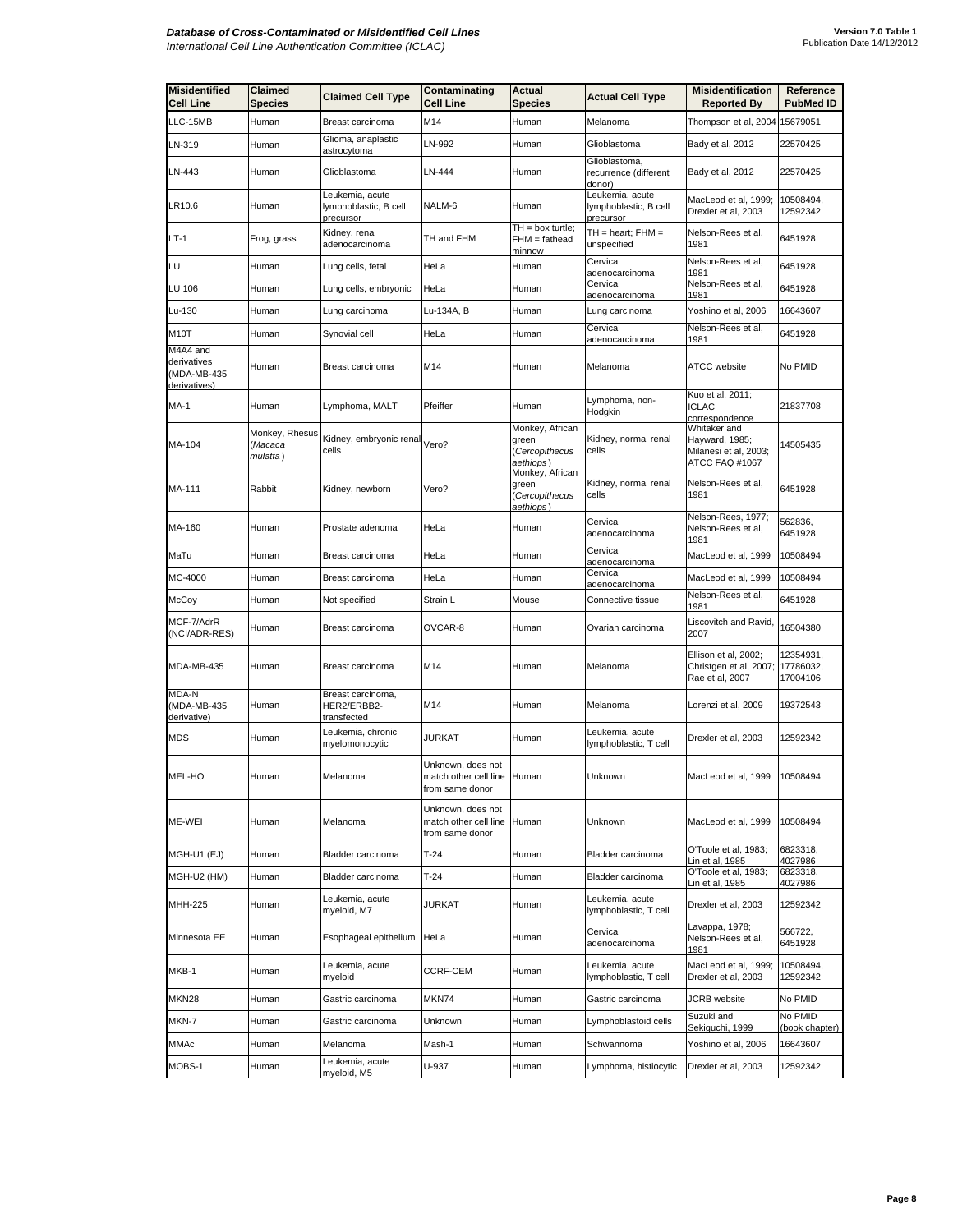| <b>Misidentified</b><br><b>Cell Line</b> | Claimed<br><b>Species</b> | <b>Claimed Cell Type</b>                          | Contaminating<br>Cell Line | Actual<br><b>Species</b> | <b>Actual Cell Type</b>                               | <b>Misidentification</b><br><b>Reported By</b>   | Reference<br><b>PubMed ID</b> |
|------------------------------------------|---------------------------|---------------------------------------------------|----------------------------|--------------------------|-------------------------------------------------------|--------------------------------------------------|-------------------------------|
| MOLT-15                                  | Human                     | Leukemia, acute<br>lymphoblastic, T cell          | CTV-1                      | Human                    | Leukemia, acute<br>myeloid, M5                        | MacLeod et al, 1999;<br>Drexler et al, 2003      | 10508494,<br>12592342         |
| MPanc-96                                 | Human                     | Pancreatic carcinoma                              | AsPC-1                     | Human                    | Pancreatic carcinoma                                  | ATCC website                                     | No PMID                       |
| <b>MRO87-1</b>                           | Human                     | Thyroid, follicular<br>carcinoma                  | HT-29                      | Human                    | Colon carcinoma                                       | Schweppe et al, 2008 18713817                    |                               |
| МS<br>(Monkey Stable)                    | Monkey                    | Kidney, normal renal<br>cells                     | HeLa                       | Human                    | Cervical<br>adenocarcinoma                            | Milanesi et al, 2003                             | 14505435                      |
| MT-1                                     | Human                     | Breast carcinoma                                  | HeLa                       | Human                    | Cervical<br>adenocarcinoma                            | MacLeod et al, 1999                              | 10508494                      |
| MUTZ-1                                   | Human                     | Leukemia, acute<br>myeloid, M2                    | Namalwa                    | Human                    | Lymphoma, Burkitt                                     | Drexler et al, 2009                              | 19344951                      |
| MV522                                    | Human                     | Lung carcinoma                                    | HT-29                      | Human                    | Colon carcinoma                                       | ATCC FAQ #1075                                   | No PMID                       |
| NC-37                                    | Human                     | Lymphoblastoid cell<br>line, normal donor         | Raji                       | Human                    | Lymphoma, Burkitt                                     | <b>JCRB</b> website                              | No PMID                       |
| NCC16                                    | Human                     | Cervical carcinoma                                | PHK16-0b                   | Human                    | Skin, immortalised<br>keratinocytes                   | <b>JCRB</b> website                              | No PMID                       |
| NCI/ADR-RES<br>(MCF-7/AdrR)              | Human                     | Breast carcinoma                                  | OVCAR-8                    | Human                    | Ovarian carcinoma                                     | Liscovitch and Ravid,<br>2007                    | 16504380                      |
| NCI-H1264                                | Human                     | Lung carcinoma                                    | <b>NCI-H157</b>            | Human                    | Lung carcinoma                                        | ATCC FAQ #930,<br>#931                           | No PMID                       |
| <b>NCI-H1304</b>                         | Human                     | Lung carcinoma, small<br>cell                     | NCI-H1870                  | Human                    | Lung carcinoma, small<br>cell                         | ATCC FAQ #1069                                   | No PMID                       |
| NCI-H1514                                | Human                     | Lung carcinoma                                    | Unknown                    | Human                    | Unknown                                               | Durkin et al, 2000;<br>ATCC website              | 10949990                      |
| <b>NCI-H157</b>                          | Human                     | Lung carcinoma                                    | NCI-H1264                  | Human                    | Lung carcinoma                                        | ATCC FAQ #930,<br>#931                           | No PMID                       |
| <b>NCI-H1622</b>                         | Human                     | Lung carcinoma                                    | Unknown                    | Human                    | Unknown                                               | <b>ATCC</b> website                              | No PMID                       |
| <b>NCI-H1870</b>                         | Human                     | Lung carcinoma, small<br>cell                     | <b>NCI-H1304</b>           | Human                    | Lung carcinoma, small<br>cell                         | ATCC FAQ #1069                                   | No PMID                       |
| <b>NCI-H249</b>                          | Human                     | Lung carcinoma, small<br>cell                     | NCI-H69                    | Human                    | Lung carcinoma, small<br>cell                         | ATCC FAQ #1073                                   | No PMID                       |
| <b>NCI-H513</b>                          | Human                     | Mesothelioma                                      | <b>NCI-H125</b>            | Human                    | Lung carcinoma                                        | ATCC FAQ #1060                                   | No PMID                       |
| <b>NCI-H592</b>                          | Human                     | Lung carcinoma, small<br>cell                     | NCI-H69                    | Human                    | Lung carcinoma, small<br>cell                         | ATCC FAQ #1070,<br>#1073                         | No PMID                       |
| NCI-H60                                  | Human                     | Lung carcinoma, small<br>cell                     | <b>NCI-N417</b>            | Human                    | Lung carcinoma, small<br>cell                         | ATCC FAQ #1064                                   | No PMID                       |
| <b>NCI-H630</b>                          | Human                     | Metastatic sample                                 | Mixture                    | Human                    | Unknown                                               | ATCC FAQ #1065                                   | No PMID                       |
| <b>NCI-H738</b>                          | Human                     | Lung carcinoma                                    | Unknown                    | Human                    | Unknown                                               | ATCC website                                     | No PMID                       |
| NCOL-1                                   | Human                     | Intestinal cells, normal<br>colon                 | LoVo                       | Human                    | Colon carcinoma                                       | Melcher et al, 2005                              | 15771911                      |
| <b>NCTC 2544</b>                         | Human                     | Skin epithelium                                   | HeLa                       | Human                    | Cervical<br>adenocarcinoma                            | avappa, 1978;<br>Nelson-Rees et al,<br>1981      | 566722,<br>6451928            |
| <b>NCTC 3075</b>                         | Human                     | Not specified                                     | HeLa                       | Human                    | Cervical<br>adenocarcinoma                            | Lavappa, 1978;<br>Nelson-Rees et al,<br>1981     | 566722,<br>6451928            |
| <b>ND-1</b>                              | Human                     | Prostate carcinoma                                | DU-145                     | Human                    | Prostate carcinoma                                    | van Bokhoven et al,<br>2001                      | 11304728                      |
| NM2C5 and<br>derivatives<br>(MDA-MB-435  | Human                     | Breast carcinoma                                  | M14                        | Human                    | Melanoma                                              | <b>ATCC</b> website                              | No PMID                       |
| derivatives)<br><b>NOI-90</b>            | Human                     | Lymphoma, non-<br>Hodgkin, natural killer<br>cell | REH                        | Human                    | Leukemia, acute<br>lymphoblastic, B cell<br>precursor | Drexler et al, 2003                              | 12592342                      |
| NOSE06                                   | Human                     | Ovary, normal                                     | DOV-13                     | Human                    | Ovarian carcinoma                                     | Korch et al, 2012                                | 22710073                      |
| NOSE07                                   | Human                     | Ovary, normal                                     | DOV-13                     | Human                    | Ovarian carcinoma                                     | Korch et al, 2012                                | 22710073                      |
| NPA87                                    | Human                     | Thyroid, papillary<br>carcinoma                   | M14                        | Human                    | Melanoma                                              | Schweppe et al,<br>2008; Zhao et al,<br>2011     | 18713817,<br>21868764         |
| $NS-3$                                   | Human                     | Gastric carcinoma                                 | <b>COLO 201</b>            | Human                    | Colon carcinoma                                       | JCRB website                                     | No PMID                       |
| OCUM-6                                   | Human                     | Gastric carcinoma                                 | OCUM-11                    | Human                    | Gastric carcinoma                                     | JCRB website                                     | No PMID                       |
| OE                                       | Human                     | Endometrium                                       | HeLa                       | Human                    | Cervical<br>adenocarcinoma                            | Nelson-Rees et al,<br>1981; Ogura et al,<br>1997 | 6451928,<br>9556756           |
| OF                                       | Human                     | Not specified                                     | HeLa                       | Human                    | Cervical<br>adenocarcinoma                            | Ogura et al, 1997                                | 9556756                       |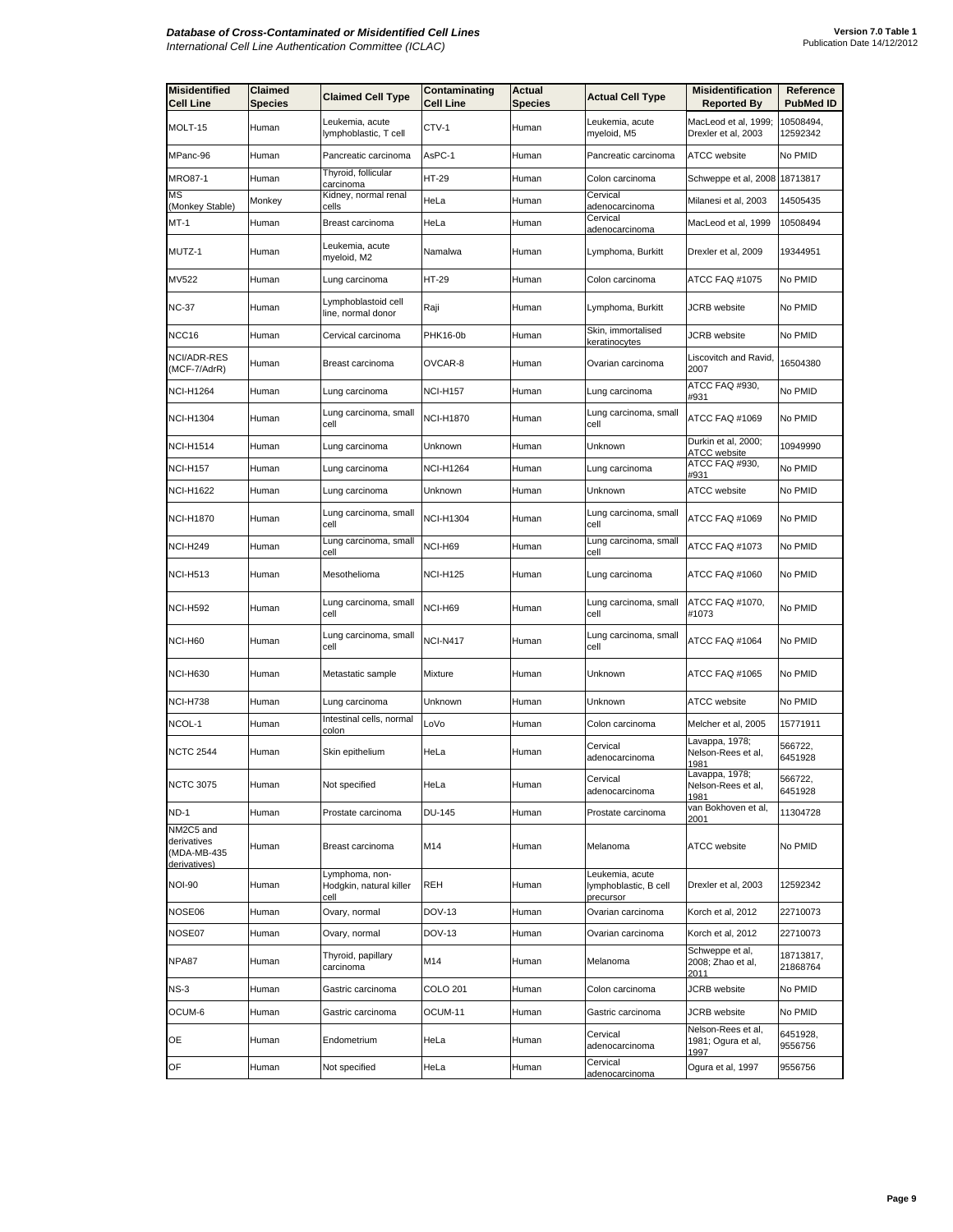| <b>Misidentified</b><br>Cell Line | Claimed<br><b>Species</b>          | <b>Claimed Cell Type</b>                              | Contaminating<br><b>Cell Line</b>                             | Actual<br><b>Species</b>                 | <b>Actual Cell Type</b>                               | <b>Misidentification</b><br><b>Reported By</b>     | Reference<br><b>PubMed ID</b> |
|-----------------------------------|------------------------------------|-------------------------------------------------------|---------------------------------------------------------------|------------------------------------------|-------------------------------------------------------|----------------------------------------------------|-------------------------------|
| OLGA-PH-J/92<br>$[OL-J/92]$       | Crayfish,<br>Orconectes<br>limosus | Brain, cerebral ganglion Unknown                      |                                                               | Unknown, similar<br>to amoeba<br>species | Unknown                                               | Lee et al, 2011;<br><b>ATCC</b> website            | 21938590                      |
| ONCO-DG-1                         | Human                              | Thyroid, papillary<br>carcinoma                       | OVCAR-3                                                       | Human                                    | Ovarian carcinoma                                     | DSMZ website                                       | No PMID                       |
| OST                               | Human                              | Sarcoma<br>(osteosarcoma)                             | HeLa                                                          | Human                                    | Cervical<br>adenocarcinoma                            | Personal<br>communication, R.<br>Nardone           | No PMID                       |
| OU-AML-1                          | Human                              | Leukemia, acute<br>myeloid, M4                        | OCI/AML2                                                      | Human                                    | Leukemia, acute<br>myeloid, M4                        | Drexler et al, 2003                                | 12592342                      |
| OU-AML-2                          | Human                              | Leukemia, acute<br>myeloid, M2                        | OCI/AML2                                                      | Human                                    | Leukemia, acute<br>myeloid, M4                        | Drexler et al, 2003                                | 12592342                      |
| OU-AML-3                          | Human                              | Leukemia, acute<br>myeloid, M4                        | OCI/AML2                                                      | Human                                    | Leukemia, acute<br>myeloid, M4                        | Drexler et al, 2003                                | 12592342                      |
| OU-AML-4                          | Human                              | Leukemia, acute<br>myeloid, M2                        | OCI/AML2                                                      | Human                                    | Leukemia, acute<br>myeloid, M4                        | Drexler et al, 2003                                | 12592342                      |
| OU-AML-5                          | Human                              | Leukemia, acute<br>myeloid, M5                        | OCI/AML2                                                      | Human                                    | Leukemia, acute<br>myeloid, M4                        | Drexler et al, 2003                                | 12592342                      |
| OU-AML-6                          | Human                              | Leukemia, acute<br>myeloid, M1                        | OCI/AML2                                                      | Human                                    | Leukemia, acute<br>myeloid, M4                        | Drexler et al, 2003                                | 12592342                      |
| OU-AML-7                          | Human                              | Leukemia, acute<br>myeloid, M4                        | OCI/AML2                                                      | Human                                    | Leukemia, acute<br>myeloid, M4                        | Drexler et al, 2003                                | 12592342                      |
| OU-AML-8                          | Human                              | Leukemia, acute<br>myeloid, M4                        | OCI/AML2                                                      | Human                                    | Leukemia, acute<br>myeloid, M4                        | Drexler et al, 2003                                | 12592342                      |
| OV-1063                           | Human                              | Ovarian carcinoma                                     | Unknown                                                       | Human                                    | Unknown                                               | <b>ATCC</b> website                                | No PMID                       |
| OV2008,<br>OV2008/C13             | Human                              | Ovarian carcinoma                                     | ME-180                                                        | Human                                    | Cervical carcinoma                                    | Korch et al, 2012                                  | 22710073                      |
| Ovary1847                         | Human                              | Ovarian carcinoma                                     | NIH:OVCAR-8                                                   | Human                                    | Ovarian carcinoma                                     | Korch et al, 2012                                  | 22710073                      |
| OVMIU                             | Human                              | Ovarian carcinoma                                     | OVSAYO                                                        | Human                                    | Ovarian carcinoma                                     | JCRB website                                       | No PMID                       |
| P1-1A3                            | Human                              | Thymic epithelium                                     | SK-HEP-1                                                      | Human                                    | Liver carcinoma                                       | MacLeod et al, 1999                                | 10508494                      |
| P1-4D6                            | Human                              | Thymic epithelium                                     | SK-HEP-1                                                      | Human                                    | Liver carcinoma                                       | MacLeod et al, 1999                                | 10508494                      |
| P39/TSUGANE<br>(P39/TSU)          | Human                              | Leukemia, acute<br>myeloid, M2                        | <b>HL-60</b>                                                  | Human                                    | Leukemia, acute<br>myeloid, M2                        | Drexler et al, 2003;<br><b>JCRB</b> website        | 12592342                      |
| PBEI                              | Human                              | Leukemia, acute<br>lymphoblastic, B cell<br>precursor | NALM-6                                                        | Human                                    | Leukemia, acute<br>lymphoblastic, B cell<br>precursor | MacLeod et al, 1999;<br>Drexler et al, 2003        | 10508494,<br>12592342         |
| PC-93                             | Human                              | Prostate carcinoma                                    | HeLa                                                          | Human                                    | Cervical<br>adenocarcinoma                            | van Bokhoven et al,<br>2003                        | 14518029                      |
| PC-MDS                            | Human                              | Myelodysplastic<br>syndrome, therapy-<br>related      | K-562                                                         | Human                                    | Leukemia, chronic<br>myeloid, blast crisis            | Drexler et al, 2009                                | 19344951                      |
| <b>PCI-22A</b>                    | Human                              | Oral squamous cell<br>carcinoma                       | Unknown, does not<br>match other cell line<br>from same donor | Human                                    | Unknown                                               | Zhao et al, 2011                                   | 21868764                      |
| <b>PCI-22B</b>                    | Human                              | Oral squamous cell<br>carcinoma (lymph node)          | Unknown, does not<br>match other cell line<br>from same donor | Human                                    | Unknown                                               | Zhao et al, 2011                                   | 21868764                      |
| PCI-3                             | Human                              | Oropharyngeal<br>squamous cell<br><u>carcinoma</u>    | $PC-3$                                                        | Human                                    | Prostate carcinoma                                    | Zhao et al, 2011                                   | 21868764                      |
| PEAZ-1                            | Human                              | Prostate carcinoma                                    | HT-1080                                                       | Human                                    | Sarcoma (fibrosarcoma)                                | Schmelz et al, 2001<br>[erratum}                   | 11433418<br>[erratum]         |
| PH61-N                            | Human                              | Not specified                                         | MIA PaCa-2                                                    | Human                                    | Pancreatic carcinoma                                  | JCRB website                                       | No PMID                       |
| <b>PLB-985</b>                    | Human                              | Leukemia, acute<br>myeloid, M4                        | <b>HL-60</b>                                                  | Human                                    | Leukemia, acute<br>myeloid, M2                        | Drexler et al, 2003                                | 12592342                      |
| PPC-1                             | Human                              | Prostate carcinoma                                    | $PC-3$                                                        | Human                                    | Prostate carcinoma                                    | Chen, 1993                                         | 8428522                       |
| <b>PSV811</b>                     | Human                              | Skin fibroblast,<br>Werner's syndrome                 | WI-38                                                         | Human                                    | ung, normal diploid<br>fibroblasts                    | <b>JCRB</b> website                                | No PMID                       |
| RAMAK-1                           | Human                              | Muscle synovium                                       | T-24                                                          | Human                                    | Bladder carcinoma                                     | MacLeod et al, 1999                                | 10508494                      |
| RB                                | Human                              | Lymphoma, Hodgkin                                     | OMK-210                                                       | Monkey, Owl<br>(Aotus<br>trivirgatus)    | Kidney, normal renal<br>cells                         | Nelson-Rees et al,<br>1981; Drexler et al,<br>2003 | 6451928,<br>12592342          |
| RBHF-1                            | Human                              | Liver, hepatoma                                       | Unknown                                                       | Non-human                                | Unknown                                               | MacLeod et al, 1999                                | 10508494                      |
| RC-2A                             | Human                              | Leukemia, acute<br>myeloid, M4                        | CCRF-CEM                                                      | Human                                    | Leukemia, acute<br>lymphoblastic, T cell              | Drexler et al, 2003                                | 12592342                      |
| RED-3                             | Human                              | Leukemia, acute<br>myeloid                            | <b>HL-60</b>                                                  | Human                                    | Leukemia, acute<br>myeloid, M2                        | Drexler et al, 2003                                | 12592342                      |
| REH-6                             | Human                              | Leukemia, acute<br>lymphoblastic, B cell<br>precursor | Unknown                                                       | Mouse                                    | Unknown                                               | Drexler et al, 2003                                | 12592342                      |
| RERF-LC-MA                        | Human                              | Lung carcinoma, small<br>cell                         | SK-MES-1                                                      | Human                                    | Lung, squamous cell                                   | Personal<br>communication, A.<br>Capes-Davis       | No PMID                       |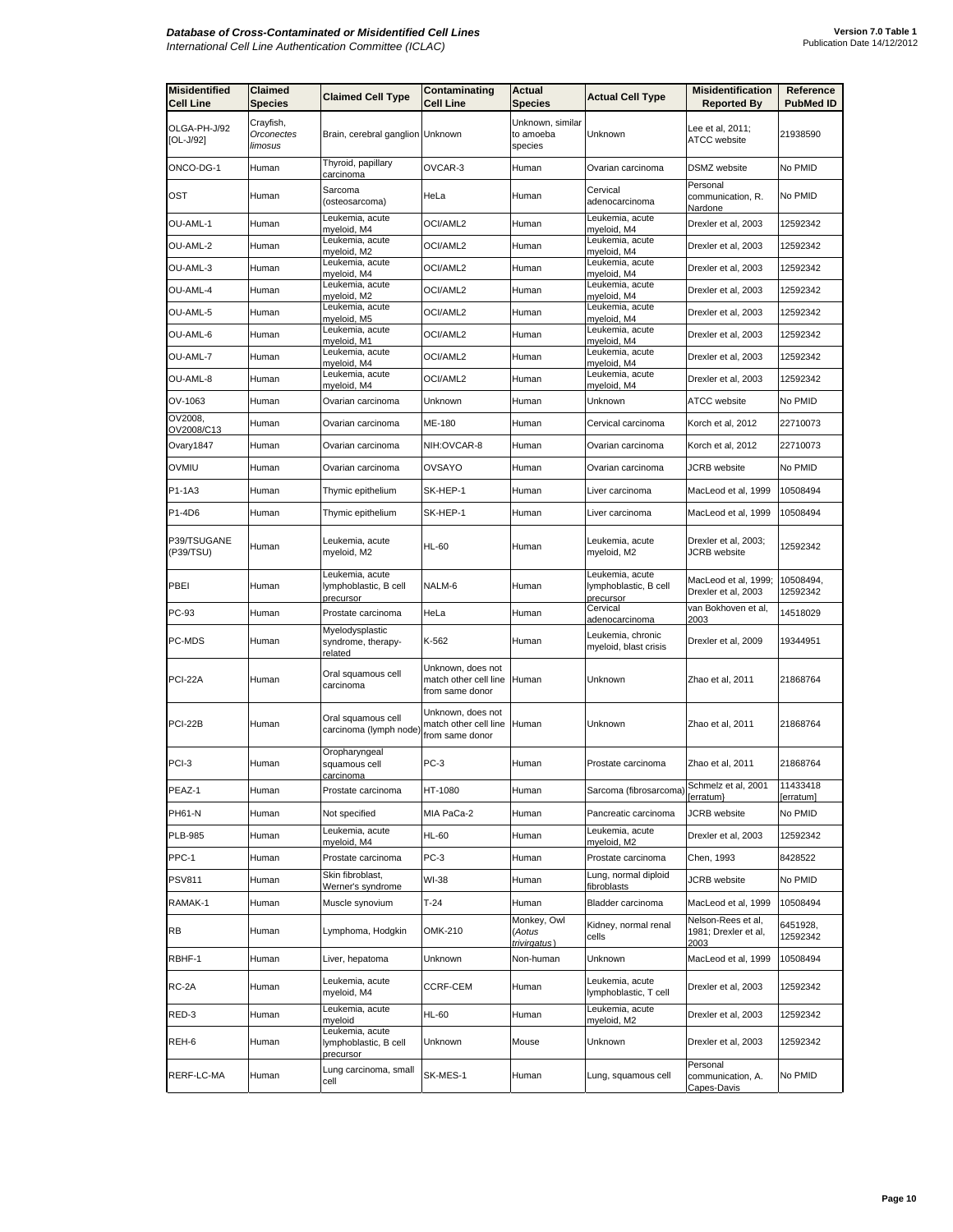| <b>Misidentified</b><br><b>Cell Line</b> | <b>Claimed</b><br>Species | <b>Claimed Cell Type</b>                   | Contaminating<br><b>Cell Line</b>    | Actual<br><b>Species</b>                                | <b>Actual Cell Type</b>                    | <b>Misidentification</b><br><b>Reported By</b>     | Reference<br><b>PubMed ID</b> |
|------------------------------------------|---------------------------|--------------------------------------------|--------------------------------------|---------------------------------------------------------|--------------------------------------------|----------------------------------------------------|-------------------------------|
| RERF-LC-OK                               | Human                     | Lung carcinoma                             | Marcus                               | Human                                                   | Astrocytoma                                | <b>JCRB</b> website                                | No PMID                       |
| RGC-5                                    | Rat                       | Retinal ganglion                           | Unknown                              | Mouse                                                   | Unknown                                    | Van Bergen et al,<br>2009                          | 19443730                      |
| RM-10                                    | Human                     | Leukemia, chronic                          | K-562                                | Human                                                   | Leukemia, chronic                          | Drexler et al, 2003                                | 12592342                      |
| RMG-I                                    | Human                     | myeloid, blast crisis<br>Ovarian carcinoma | RMG-II                               | Human                                                   | myeloid, blast crisis<br>Ovarian carcinoma | JCRB website                                       | No PMID                       |
| RMUG-L                                   | Human                     | Ovarian carcinoma                          | SNG-II                               | Human                                                   | Endometrial carcinoma                      | <b>JCRB</b> website                                | No PMID                       |
| RPMI-4788                                | Human                     | Colon carcinoma                            | HeLa                                 | Human                                                   | Cervical<br>adenocarcinoma                 | Personal<br>communication, A.                      | No PMID                       |
| <b>RPMI-6666</b>                         | Human                     | Lymphoma, Hodgkin                          | Correct name,<br>incorrect cell type | Human                                                   | EBV+ B-lymphoblastoid<br>cell line         | Capes-Davis<br>Drexler et al, 2003                 | 12592342                      |
| RPTC-1                                   | Human                     | Thyroid, papillary<br>carcinoma            | TPC-1                                | Human                                                   | Thyroid, papillary<br>carcinoma            | Zhao et al, 2011                                   | 21868764                      |
| <b>RS-1</b>                              | Human                     | Leukemia, acute<br>myeloid, M7             | K-562                                | Human                                                   | Leukemia, chronic<br>myeloid, blast crisis | Drexler et al, 2003                                | 12592342                      |
| <b>RTSG</b>                              | Human                     | Ovarian carcinoma                          | SNG-II                               | Human                                                   | Endometrial carcinoma                      | <b>JCRB</b> website                                | No PMID                       |
| RY                                       | Human                     | Lymphoma, Hodgkin                          | Unknown                              | Monkey                                                  | Unknown                                    | Harris et al, 1981;<br>Drexler et al, 2003         | 7192801,<br>12592342          |
| SA4                                      | Human                     | Sarcoma (liposarcoma)                      | HeLa                                 | Human                                                   | Cervical<br>adenocarcinoma                 | Nelson-Rees et al,<br>1981                         | 6451928                       |
| SAM-1                                    | Human                     | Leukemia, chronic<br>myeloid, blast crisis | K-562                                | Human                                                   | Leukemia, chronic<br>myeloid, blast crisis | Drexler et al, 2003                                | 12592342                      |
| SAML-1                                   | Human                     | Lymphoma, Hodgkin                          | U-937                                | Human                                                   | Lymphoma, histiocytic                      | ATCC FAQ #1074                                     | No PMID                       |
| SBC-2                                    | Human                     | Bladder carcinoma                          | HeLa                                 | Human                                                   | Cervical<br>adenocarcinoma                 | MacLeod et al, 1999                                | 10508494                      |
| SBC-7                                    | Human                     | Bladder carcinoma                          | HeLa                                 | Human                                                   | Cervical<br>adenocarcinoma                 | MacLeod et al, 1999                                | 10508494                      |
| <b>SCCTF</b>                             | Human                     | Oral squamous cell                         | SCCKN                                | Human                                                   | Oral squamous cell                         | Yoshino et al, 2006                                | 16643607                      |
| SCLC-16H                                 | Human                     | carcinoma<br>Lung carcinoma, small         | SCLC-21/22H                          | Human                                                   | carcinoma<br>Lung carcinoma, small         | MacLeod et al, 1999                                | 10508494                      |
| SCLC-24H                                 | Human                     | cell<br>Lung carcinoma, small<br>cell      | <b>SCLC-21/22H</b>                   | Human                                                   | cell<br>Lung carcinoma, small<br>cell      | MacLeod et al, 1999                                | 10508494                      |
| SEG-1                                    | Human                     | Esophageal<br>adenocarcinoma               | <b>NCI-H460</b>                      | Human                                                   | Lung carcinoma, large<br>cell              | Boonstra et al, 2010                               | 20075370                      |
| SH-2                                     | Human                     | Breast carcinoma                           | HeLa                                 | Human                                                   | Cervical<br>adenocarcinoma                 | Nelson-Rees et al,<br>1981                         | 6451928                       |
| SH-3                                     | Human                     | Breast carcinoma                           | HeLa                                 | Human                                                   | Cervical<br>adenocarcinoma                 | Nelson-Rees et al,<br>1981                         | 6451928                       |
| <b>SJPL</b>                              | Pig, Sus scrofa           | Lung cells, immortalized<br>epithelial     | Unknown                              | Monkey, African<br>green<br>(Cercopithecus<br>aethiops` | Unknown                                    | Silversides et al,<br>2010                         | 20200241                      |
| SK-GT-5                                  | Human                     | Esophageal<br>adenocarcinoma               | SK-GT-2                              | Human                                                   | Gastric carcinoma<br>(gastric fundus)      | Boonstra et al, 2010                               | 20075370                      |
| SK-MG-1                                  | Human                     | Astrocytoma                                | Marcus                               | Human                                                   | Astrocytoma                                | JCRB website                                       | No PMID                       |
| SK-N-MC                                  | Human                     | Neuroblastoma                              | Unknown                              | Human                                                   | Sarcoma (Ewing's)                          | Staege et al, 2004                                 | 15548687                      |
| SK-OV-4                                  | Human                     | Ovarian carcinoma                          | C-33A                                | muman                                                   | Cervical carcinoma                         | Korch et al, 2012                                  | 22710073                      |
| SK-OV-6                                  | Human                     | Ovarian carcinoma                          | C-33A                                | Human                                                   | Cervical carcinoma                         | Korch et al, 2012                                  | 22710073                      |
| SKW-3                                    | Human                     | Leukemia, chronic<br>lymphocytic, T cell   | KE-37                                | Human                                                   | Leukemia, acute<br>lymphoblastic           | DSMZ website                                       | No PMID                       |
| <b>SNB-19</b>                            | Human                     | Glioblastoma                               | U-251 MG                             | Human                                                   | Glioblastoma                               | Azari et al, 2007;<br>ATCC website                 | 17254797                      |
| SPI-801                                  | Human                     | Leukemia, acute<br>lymphoblastic, T cell   | K-562                                | Human                                                   | Leukemia, chronic<br>myeloid, blast crisis | Gignac et al, 1993;<br>Drexler et al, 2003         | 8220135,<br>12592342          |
| <b>SPI-802</b>                           | Human                     | Leukemia, acute<br>lymphoblastic, T cell   | K-562                                | Human                                                   | Leukemia, chronic<br>myeloid, blast crisis | Gignac et al, 1993;<br>Drexler et al, 2003         | 8220135,<br>12592342          |
| SpR                                      | Human                     | Lymphoma, Hodgkin                          | OMK-210                              | Monkey, Owl<br>(Aotus<br>trivirgatus)                   | Kidney, normal renal<br>cells              | Nelson-Rees et al,<br>1981; Drexler et al,<br>2003 | 6451928,<br>12592342          |
| SQ-5                                     | Human                     | Lung carcinoma                             | HeLa                                 | Human                                                   | Cervical<br>adenocarcinoma                 | Yoshino et al, 2006                                | 16643607                      |
| SR-91                                    | Human                     | Leukemia, acute<br>lymphoblastic, T cell   | AML-193                              | Human                                                   | Leukemia, acute<br>myeloid, M5             | Drexler et al, 2003                                | 12592342                      |
| SW-527                                   | Human                     | Colon carcinoma                            | SW-480, SW-620                       | Human                                                   | Colon carcinoma                            | Nelson-Rees et al,<br>1981                         | 6451928                       |
| SW-598                                   | Human                     | Colon carcinoma                            | SW-480, SW-620                       | Human                                                   | Colon carcinoma                            | Nelson-Rees et al,<br>1981                         | 6451928                       |
| SW-608                                   | Human                     | Colon carcinoma                            | SW-480, SW-620                       | Human                                                   | Colon carcinoma                            | Nelson-Rees et al,<br>1981                         | 6451928                       |
| SW-613                                   | Human                     | Colon carcinoma                            | SW-480, SW-620                       | Human                                                   | Colon carcinoma                            | Nelson-Rees et al,<br>1981                         | 6451928                       |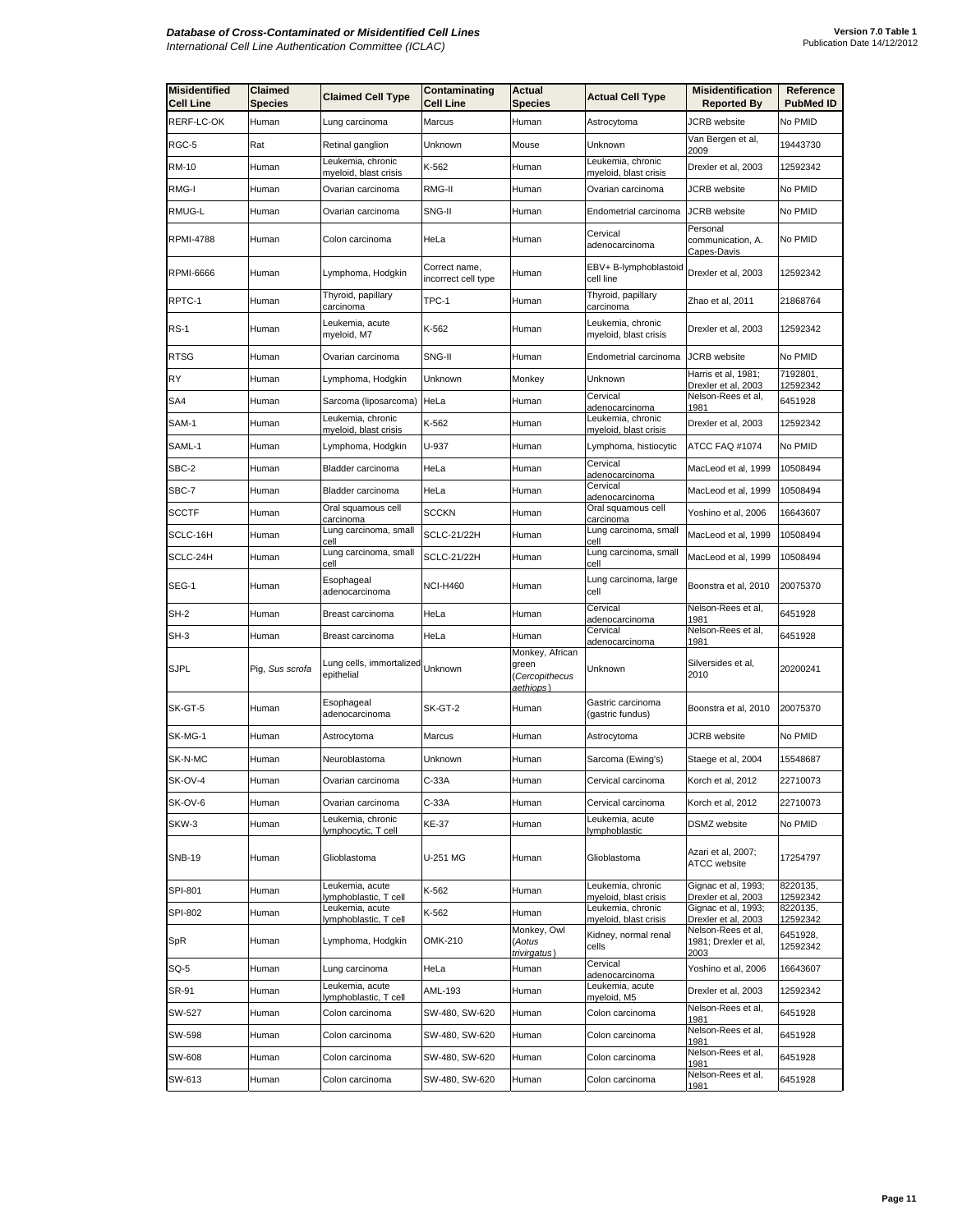| <b>Misidentified</b><br>Cell Line | <b>Claimed</b><br>Species | <b>Claimed Cell Type</b>                                        | Contaminating<br><b>Cell Line</b>                                                                   | Actual<br><b>Species</b> | <b>Actual Cell Type</b>                      | <b>Misidentification</b><br><b>Reported By</b>         | Reference<br><b>PubMed ID</b> |
|-----------------------------------|---------------------------|-----------------------------------------------------------------|-----------------------------------------------------------------------------------------------------|--------------------------|----------------------------------------------|--------------------------------------------------------|-------------------------------|
| SW-732                            | Human                     | Colon carcinoma                                                 | SW-480, SW-620                                                                                      | Human                    | Colon carcinoma                              | Nelson-Rees et al,<br>1981                             | 6451928                       |
| SW-733                            | Human                     | Colon carcinoma                                                 | SW-480, SW-620                                                                                      | Human                    | Colon carcinoma                              | Nelson-Rees et al,<br>1981                             | 6451928                       |
| $T-1$                             | Human                     | Kidney, normal renal<br>cells                                   | HeLa                                                                                                | Human                    | Cervical<br>adenocarcinoma                   | Nelson-Rees et al,<br>1980; Nelson-Rees et<br>al, 1981 | 7394535,<br>6451928           |
| T1                                | Human                     | Neural stem cell                                                | HeLa                                                                                                | Human                    | Cervical<br>adenocarcinoma                   | Torsvik et al, 2012                                    | 22949886                      |
| $T-33$                            | Human                     | Leukemia, chronic<br>myeloid, blast crisis                      | K-562                                                                                               | Human                    | Leukemia, chronic<br>myeloid, blast crisis   | Drexler et al, 2003                                    | 12592342                      |
| T404                              | Human                     | Oral squamous cell<br>carcinoma                                 | T404, T406, Tu-138,<br>Tu-158LN, Tu-159,<br>Tu-182, Tu-212, Tu-<br>212LN (genetically<br>identical) | Human                    | Head and neck<br>squamous cell<br>carcinoma  | Zhao et al, 2011                                       | 21868764                      |
| T406                              | Human                     | Oral squamous cell<br>carcinoma                                 | T404, T406, Tu-138,<br>Tu-158LN, Tu-159,<br>Tu-182, Tu-212, Tu-<br>212LN (genetically<br>identical) | Human                    | Head and neck<br>squamous cell<br>carcinoma  | Zhao et al, 2011                                       | 21868764                      |
| T409                              | Human                     | Oral squamous cell<br>carcinoma                                 | UM-SCC-1                                                                                            | Human                    | Oral squamous cell<br>carcinoma (recurrence) | Zhao et al, 2011                                       | 21868764                      |
| T-9<br>(WI-38 derivative)         | Human                     | Lung cells, transformed<br>normal diploid<br><u>fibroblasts</u> | HeLa                                                                                                | Human                    | Cervical<br>adenocarcinoma                   | Nelson-Rees et al.<br>1981                             | 6451928                       |
| TCO-1                             | Human                     | Cervical carcinoma                                              | TCO-2                                                                                               | Human                    | Cervical carcinoma                           | Yoshino et al, 2006                                    | 16643607                      |
| TDL-1                             | Human                     | Tonsillar lymphoid cells,<br>non-neoplastic                     | P3JHR-1                                                                                             | Human                    | Lymphoma, Burkitt                            | Nelson-Rees et al,<br>1981                             | 6451928                       |
| TDL-2                             | Human                     | Tonsillar lymphoid cells,<br>non-neoplastic                     | P3JHR-1                                                                                             | Human                    | Lymphoma, Burkitt                            | Nelson-Rees et al,<br>1981                             | 6451928                       |
| TDL-3                             | Human                     | Tonsillar lymphoid cells,<br>non-neoplastic                     | <b>RPMI 1788</b>                                                                                    | Human                    | _ymphoblastoid cell<br>line, normal donor    | Nelson-Rees et al,<br>1981                             | 6451928                       |
| TDL-4                             | Human                     | Tonsillar lymphoid cells,<br>non-neoplastic                     | Raji                                                                                                | Human                    | Lymphoma, Burkitt                            | Nelson-Rees et al,<br>1981                             | 6451928                       |
| TE-12                             | Human                     | Esophageal squamous<br>cell carcinoma                           | TE-2, TE-3, TE-12<br>or TE-13 (genetically Human<br>identical)                                      |                          | Esophageal squamous<br>cell carcinoma        | Boonstra et al, 2007                                   | 17804709                      |
| TE-13                             | Human                     | Esophageal squamous<br>cell carcinoma                           | TE-2, TE-3, TE-12<br>or TE-13 (genetically Human<br>identical)                                      |                          | Esophageal squamous<br>cell carcinoma        | Boonstra et al, 2007                                   | 17804709                      |
| <b>TE-2</b>                       | Human                     | Esophageal squamous<br>cell carcinoma                           | TE-2, TE-3, TE-12<br>or TE-13 (genetically Human<br>identical)                                      |                          | Esophageal squamous<br>cell carcinoma        | Boonstra et al, 2007                                   | 17804709                      |
| TE-3                              | Human                     | Esophageal squamous<br>cell carcinoma                           | TE-2, TE-3, TE-12<br>or TE-13 (genetically Human<br>identical)                                      |                          | Esophageal squamous<br>cell carcinoma        | Boonstra et al, 2007                                   | 17804709                      |
| TE671                             | Human                     | Medulloblastoma                                                 | <b>RD</b>                                                                                           | Human                    | Sarcoma<br>rhabdomyosarcoma)                 | Stratton et al, 1989;<br>Chen et al, 1989              | 2650908,<br>2739733           |
| TE671 Subline<br>No.2             | Human                     | Medulloblastoma                                                 | <b>RD</b>                                                                                           | Human                    | Sarcoma<br>(rhabdomyosarcoma)                | ECACC website,<br>ATCC FAQ #1063                       | No PMID                       |
| <b>TE-7</b>                       | Human                     | Esophageal<br>adenocarcinoma                                    | TE-2, TE-3, TE-12<br>or TE-13 (genetically Human<br>identical)                                      |                          | Esophageal squamous<br>cell carcinoma        | Boonstra et al, 2007                                   | 17804709                      |
| TEC61                             | Human                     | Thyroid, endothelium                                            | JEG3                                                                                                | Human                    | Choriocarcinoma                              | Patel et al, 2003<br>[retraction]                      | 12388152<br>[retraction]      |
| TK-1                              | Human                     | Glioblastoma                                                    | U-251 MG                                                                                            | Human                    | Glioblastoma                                 | <b>JCRB</b> website                                    | No PMID                       |
| TI-1                              | Human                     | Leukemia, acute<br>myeloid, M2                                  | K-562                                                                                               | Human                    | Leukemia, chronic<br>myeloid, blast crisis   | Rush et al, 2002;<br>Drexler et al, 2003               | 11871388,<br>12592342         |
| TMH-1                             | Human                     | Thyroid, benign goitre                                          | IHH-4                                                                                               | Human                    | Thyroid, papillary<br>thyroid carcinoma      | <b>JCRB</b> website                                    | No PMID                       |
| тмм                               | Human                     | Leukemia, chronic<br>myeloid, blast crisis                      | Correct name,<br>incorrect cell type                                                                | Human                    | EBV+ B-lymphoblastoid<br>cell line           | Drexler et al, 2003                                    | 12592342                      |
| TSU-Pr1                           | Human                     | Prostate carcinoma                                              | $T-24$                                                                                              | Human                    | Bladder carcinoma                            | van Bokhoven et al,<br>2001                            | 11522622                      |
| Tu-138                            | Human                     | Oral squamous cell<br>carcinoma                                 | T404, T406, Tu-138,<br>Tu-158LN, Tu-159,<br>Tu-182, Tu-212, Tu-<br>212LN (genetically<br>identical) | Human                    | Head and neck<br>squamous cell<br>carcinoma  | Zhao et al, 2011                                       | 21868764                      |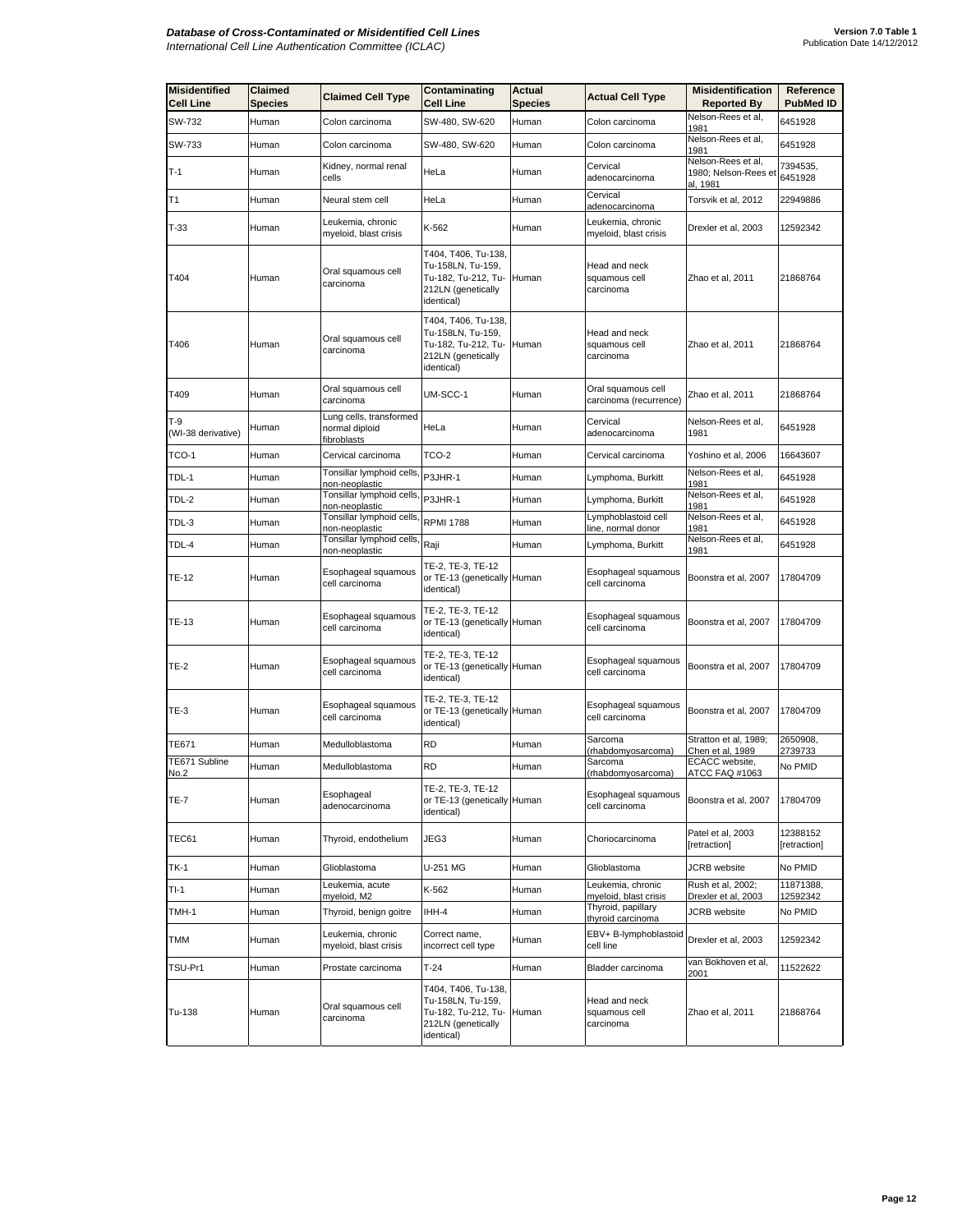| <b>Misidentified</b><br><b>Cell Line</b> | Claimed<br><b>Species</b> | <b>Claimed Cell Type</b>                                                     | Contaminating<br>Cell Line                                                                                | <b>Actual</b><br><b>Species</b> | <b>Actual Cell Type</b>                               | <b>Misidentification</b><br><b>Reported By</b> | Reference<br><b>PubMed ID</b> |
|------------------------------------------|---------------------------|------------------------------------------------------------------------------|-----------------------------------------------------------------------------------------------------------|---------------------------------|-------------------------------------------------------|------------------------------------------------|-------------------------------|
| Tu-158LN                                 | Human                     | Oropharyngeal<br>squamous cell<br>carcinoma                                  | T404, T406, Tu-138,<br>Tu-158LN, Tu-159,<br>Tu-182, Tu-212, Tu-<br>212LN (genetically<br>identical)       | Human                           | Head and neck<br>squamous cell<br>carcinoma           | Zhao et al, 2011                               | 21868764                      |
| Tu-159                                   | Human                     | Oropharyngeal<br>squamous cell<br>carcinoma                                  | T404, T406, Tu-138,<br>Tu-158LN, Tu-159,<br>Tu-182, Tu-212, Tu-<br>212LN (genetically<br>identical)       | Human                           | Head and neck<br>squamous cell<br>carcinoma           | Zhao et al, 2011                               | 21868764                      |
| Tu-167                                   | Human                     | Oral squamous cell<br>carcinoma                                              | UM-SCC-1                                                                                                  | Human                           | Oral squamous cell<br>carcinoma (recurrence)          | Zhao et al, 2011                               | 21868764                      |
| Tu-182                                   | Human                     | Oropharyngeal<br>squamous cell<br>carcinoma                                  | T404, T406, Tu-138,<br>Tu-158LN, Tu-159,<br>Tu-182, Tu-212, Tu- Human<br>212LN (genetically<br>identical) |                                 | Head and neck<br>squamous cell<br>carcinoma           | Zhao et al, 2011                               | 21868764                      |
| Tu-212                                   | Human                     | Hypopharyngeal<br>squamous cell<br>carcinoma                                 | T404, T406, Tu-138,<br>Tu-158LN, Tu-159,<br>Tu-182, Tu-212, Tu- Human<br>212LN (genetically<br>identical) |                                 | Head and neck<br>squamous cell<br>carcinoma           | Zhao et al, 2011                               | 21868764                      |
| Tu-212LN                                 | Human                     | Hypopharyngeal<br>squamous cell<br>carcinoma (lymph node) 212LN (genetically | T404, T406, Tu-138,<br>Tu-158LN, Tu-159,<br>Tu-182, Tu-212, Tu- Human<br>identical)                       |                                 | Head and neck<br>squamous cell<br>carcinoma           | Zhao et al, 2011                               | 21868764                      |
| TuWi                                     | Human                     | Kidney, Wilms' tumor                                                         | HeLa                                                                                                      | Human                           | Cervical<br>adenocarcinoma                            | Lavappa, 1978;<br>Nelson-Rees et al,<br>1981   | 6451928                       |
| U-118 MG                                 | Human                     | Glioblastoma                                                                 | U-138 MG                                                                                                  | Human                           | Glioblastoma                                          | <b>ATCC</b> website                            | No PMID                       |
| <b>UM-UC-2</b>                           | Human                     | Bladder carcinoma                                                            | $T-24$                                                                                                    | Human                           | Bladder carcinoma                                     | Chiong et al, 2009                             | 19375735                      |
| UM-UC-3-GFP<br>(UM-UC-3<br>derivative)   | Human                     | Bladder carcinoma,<br>GFP-transfected                                        | Unknown, NOT UM-<br>UC-3                                                                                  | Human                           | Unknown                                               | Chiong et al, 2009                             | 19375735                      |
| UPES/C                                   | Human                     | Brain, non-neoplastic<br>astrocytes                                          | Unknown                                                                                                   | Rat                             | Unknown                                               | Higgins et al, 2010                            | 20951163                      |
| <b>UPHHJA</b>                            | Human                     | Glioblastoma                                                                 | Unknown                                                                                                   | Rat                             | Unknown                                               | Higgins et al, 2010                            | 20951163                      |
| <b>UTMB-460</b>                          | Human                     | <b>B-cells</b>                                                               | CCRF-CEM                                                                                                  | Human                           | Leukemia, acute<br>lymphoblastic, T cell              | Drexler et al, 2003                            | 12592342                      |
| <b>VC312R</b>                            | Human                     | Medulloblastoma                                                              | Unknown                                                                                                   | Mixed, human +<br>mouse         | Unknown                                               | Higgins et al, 2010                            | 20951163                      |
| VM-CUB-III                               | Human                     | Bladder carcinoma                                                            | VM-CUB-I                                                                                                  | Human                           | Bladder carcinoma                                     | Masters et al, 1986                            | 3708594                       |
| WiDr                                     | Human                     | Colon carcinoma                                                              | HT-29                                                                                                     | Human                           | Colon carcinoma                                       | Chen et al, 1987                               | 3472642                       |
| <b>WISH</b>                              | Human                     | Amnion, normal cells                                                         | HeLa                                                                                                      | Human                           | Cervical<br>adenocarcinoma                            | avappa, 1978;<br>Nelson-Rees et al,<br>1981    | 566722,<br>6451928            |
| <b>WKD</b>                               | Human                     | Conjunctiva                                                                  | HeLa                                                                                                      | Human                           | Cervical<br>adenocarcinoma                            | <b>ECACC</b> website                           | No PMID                       |
| Wong-Kilbourne                           | Human                     | Conjunctiva                                                                  | HeLa                                                                                                      | Human                           | Cervical<br>adenocarcinoma                            | Lavappa, 1978;<br>Nelson-Rees et al,<br>1981   | 566722,<br>6451928            |
| <b>WRL 68</b>                            | Human                     | Liver, embryonic cells                                                       | HeLa                                                                                                      | Human                           | Cervical<br>adenocarcinoma                            | <b>ECACC</b> website                           | No PMID                       |
| <b>WSU-ALCL</b>                          | Human                     | Lymphoma, anaplastic<br>large cell                                           | CCRF-CEM                                                                                                  | Human                           | Leukemia, acute<br>lymphoblastic, T cell              | Drexler et al, 2003                            | 12592342                      |
| <b>WSU-CLL</b>                           | Human                     | Leukemia, chronic<br>lymphocytic                                             | REH                                                                                                       | Human                           | Leukemia, acute<br>lymphoblastic, B cell<br>precursor | Drexler et al, 2002;<br>Drexler et al, 2003    | 12200708,<br>12592342         |
| YAA                                      | Human                     | Monocytes                                                                    | U-937                                                                                                     | Human                           | Lymphoma, histiocytic                                 | Drexler et al, 2003                            | 12592342                      |
| YAP                                      | Human                     | Monocytes                                                                    | U-937                                                                                                     | Human                           | Lymphoma, histiocytic                                 | Drexler et al, 2003                            | 12592342                      |
| YJ                                       | Human                     | Leukemia, chronic<br>myelomonocytic                                          | HL-60                                                                                                     | Human                           | Leukemia, acute<br>myeloid, M2                        | Drexler et al, 2003                            | 12592342                      |
| YMB-1                                    | Human                     | Breast carcinoma                                                             | ZR-75-1                                                                                                   | Human                           | Breast carcinoma                                      | Personal<br>communication, A.<br>Capes-Davis   | No PMID                       |
| YMB-1-E                                  | Human                     | Breast carcinoma                                                             | ZR-75-1                                                                                                   | Human                           | Breast carcinoma                                      | Personal<br>communication, A.<br>Capes-Davis   | No PMID                       |
|                                          |                           |                                                                              |                                                                                                           |                                 |                                                       |                                                |                               |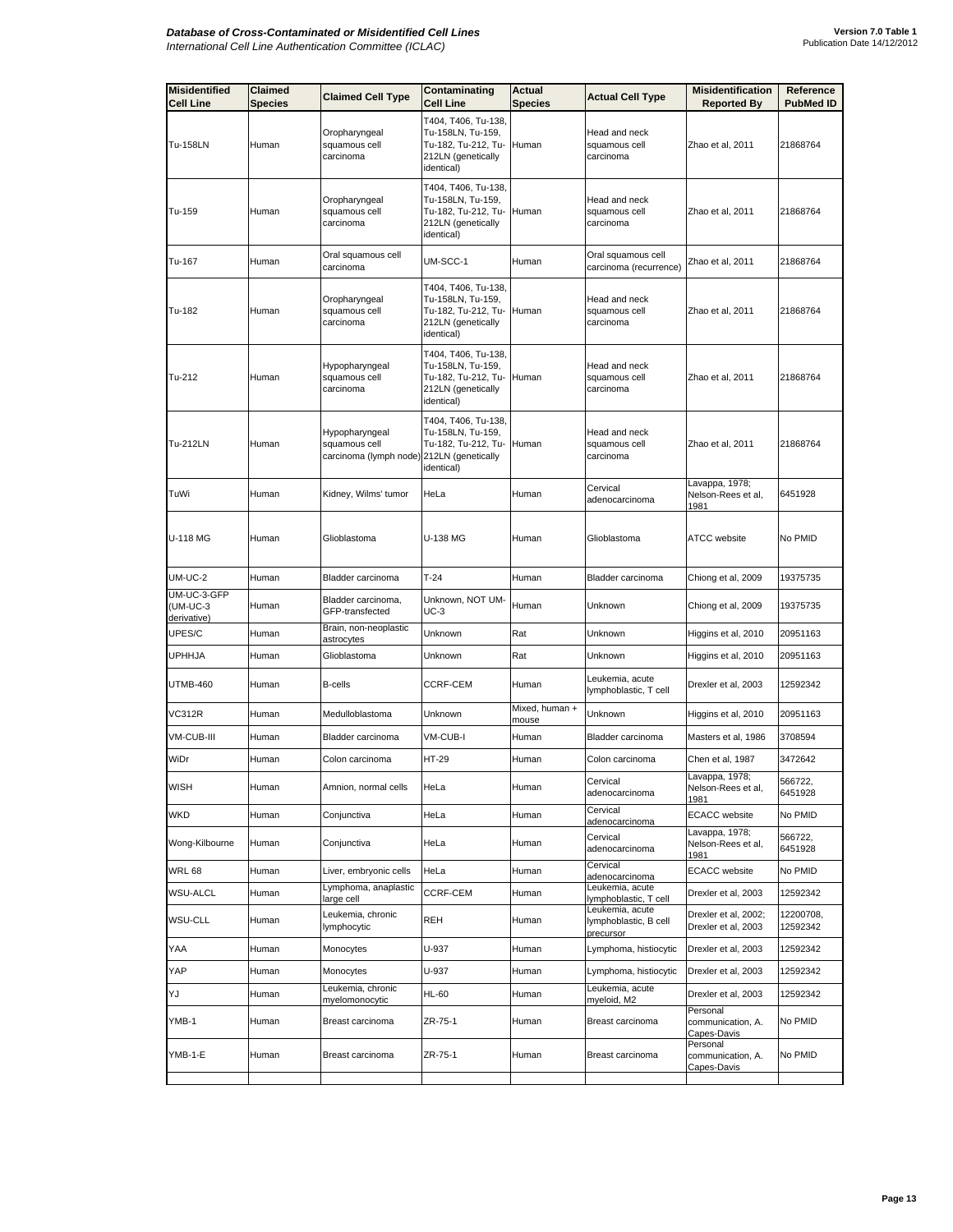As stated in the preamble, Table 2 contains cell lines where some stocks have been shown to be misidentified, but where authentic stock is known to exist.

**Table 2. Misidentified cell lines where authentic stock is known to exist**

|                                           |                                 | $i$ able $\lambda$ . Misidentified cell lines where authentic stock is known to exist |                                                                                                             |                                 |                                                       |                                                      |                               |
|-------------------------------------------|---------------------------------|---------------------------------------------------------------------------------------|-------------------------------------------------------------------------------------------------------------|---------------------------------|-------------------------------------------------------|------------------------------------------------------|-------------------------------|
| <b>Misidentified Cell Claimed</b><br>Line | <b>Species</b>                  | <b>Claimed Cell Type</b>                                                              | Contaminating<br><b>Cell Line</b>                                                                           | <b>Actual</b><br><b>Species</b> | <b>Actual Cell Type</b>                               | <b>Misidentification</b><br><b>Reported By</b>       | Reference<br><b>PubMed ID</b> |
| 1483                                      | Human                           | Oral squamous cell<br>carcinoma                                                       | UM-SCC-1                                                                                                    | Human                           | Oral squamous cell<br>carcinoma<br>(recurrence)       | Zhao et al, 2011                                     | 21868764                      |
| 183                                       | Human                           | Oropharyngeal<br>squamous cell<br>carcinoma                                           | T404, T406, Tu-138,<br>Tu-158LN, Tu-159,<br>Tu-182, Tu-212, Tu-<br>212LN (genetically<br><i>identical</i> ) | Human                           | Head and neck<br>squamous cell<br>carcinoma           | Zhao et al, 2011                                     | 21868764                      |
| 207 (EU-2)                                | Human                           | Leukemia, acute<br>lymphoblastic, B cell<br>precursor                                 | REH and SUP-B2                                                                                              | Human                           | Leukemia, acute<br>lymphoblastic, B cell<br>precursor | MacLeod et al, 1999;<br>Drexler et al, 2003          | 10508494,<br>12592342         |
| B10XI                                     | Chicken,<br>Gallus gallus       | Intestinal cells                                                                      | Unknown                                                                                                     | Pig, Sus scrofa                 | Unknown                                               | Steube et al, 2012                                   | 22193509                      |
| B6                                        | Chicken,<br>Gallus gallus       | Intestinal cells, small<br>intestine                                                  | Unknown                                                                                                     | Pig, Sus scrofa                 | Unknown                                               | Steube et al, 2012                                   | 22193509                      |
| BJA-B                                     | Human                           | Bladder carcinoma                                                                     | HeLa                                                                                                        | Human                           | Cervical<br>adenocarcinoma                            | Nelson-Rees &<br>Flandermeyer, 1976                  | 1246601                       |
| <b>BT-20</b>                              | Human                           | Breast carcinoma                                                                      | HeLa                                                                                                        | Human                           | Cervical<br>adenocarcinoma                            | Nelson-Rees et al,<br>1981                           | 6451928                       |
| Ca9-22                                    | Human                           | Oral squamous cell<br>carcinoma                                                       | <b>MSK-922</b>                                                                                              | Human                           | Laryngeal squamous<br>cell carcinoma<br>(recurrence)  | Zhao et al, 2011                                     | 21868764                      |
| COLO-720E                                 | Human                           | Ovarian carcinoma                                                                     | COLO684,<br>COLO685,<br><b>COLO704</b>                                                                      | Human                           | Uterine<br>adenocarcinoma                             | Korch et al, 2012;<br><b>ICLAC</b><br>correspondence | 22710073                      |
| D-17                                      | Dog, Canis<br>familiaris        | Sarcoma<br>(osteosarcoma)                                                             | Moresco                                                                                                     | Dog                             | Sarcoma<br>(osteosarcoma)                             | O'Donoghue et al,<br>2011                            | 21908323                      |
| EB-3                                      | Human                           | Lymphoma, Burkitt                                                                     | Daudi                                                                                                       | Human                           | Lymphoma, Burkitt                                     | <b>JCRB</b> website                                  | No PMID                       |
| FU-RPNT-2                                 | Human                           | Kidney, renal<br>primitive<br>neuroectodermal<br>tumor                                | FU-RPNT-1                                                                                                   | Human                           | Kidney, renal primitive<br>neuroectodermal<br>tumor   | <b>RIKEN</b> website                                 | No PMID                       |
| Grey                                      | Dog, <i>Canis</i><br>familiaris | Sarcoma<br>(osteosarcoma)                                                             | Unknown                                                                                                     | Human                           | Unknown                                               | O'Donoghue et al,<br>2011                            | 21908323                      |
| HPB-ALL                                   | Human                           | Leukemia, acute<br>lymphoblastic, T cell                                              | JURKAT                                                                                                      | Human                           | Leukemia, acute<br>lymphoblastic, T cell              | Drexler et al, 2003                                  | 12592342                      |
| IPEC                                      | Pig, Sus<br>scrofa              | Intestinal cells                                                                      | Unknown                                                                                                     | Cow                             | Unknown                                               | Steube et al, 2012                                   | 22193509                      |
| $J-82$                                    | Human                           | Bladder carcinoma                                                                     | $T-24$                                                                                                      | Human                           | Bladder carcinoma                                     | Masters et al, 1986                                  | 3708594                       |
| JHH-1                                     | Human                           | Liver, hepatocellular<br>carcinoma                                                    | Unknown                                                                                                     | Mouse                           | Unknown                                               | JCRB website                                         | No PMID                       |
| KARPAS-45                                 | Human                           | Leukemia, acute<br>lymphoblastic, T cell                                              | Unknown                                                                                                     | Human                           | Unknown                                               | Drexler et al, 1999                                  | 10516762                      |
| KBM-3                                     | Human                           | Leukemia, acute<br>myeloid, M4                                                        | <b>HL-60</b>                                                                                                | Human                           | Leukemia, acute<br>myeloid, M2                        | Drexler et al, 2003                                  | 12592342                      |
| KE-37                                     | Human                           | Leukemia, acute<br>lymphoblastic, T cell                                              | <b>CCRF-CEM</b>                                                                                             | Human                           | Leukemia, acute<br>lymphoblastic, T cell              | Drexler et al, 1999                                  | 10516762                      |
| L-540                                     | Human                           | Lymphoma, Hodgkin CCRF-CEM                                                            |                                                                                                             | Human                           | Leukemia, acute<br>lymphoblastic, T cell              | Drexler et al, 2003                                  | 12592342                      |
| MB-02                                     | Human                           | Leukemia, acute<br>myeloid, M7                                                        | $HU-3$                                                                                                      | Human                           | Leukemia, acute<br>myeloid, M7                        | Drexler et al, 1999                                  | 10516762                      |
| <b>MDA1986LN</b>                          | Human                           | Oral squamous cell<br>carcinoma (lymph<br>node)                                       | UM-SCC-1                                                                                                    | Human                           | Oral squamous cell<br>carcinoma<br>(recurrence)       | Zhao et al, 2011                                     | 21868764                      |
| MDA686LN                                  | Human                           | Oropharyngeal<br>squamous cell<br>carcinoma (lymph<br>node)                           | UM-SCC-1                                                                                                    | Human                           | Oral squamous cell<br>carcinoma<br>(recurrence)       | Zhao et al, 2011                                     | 21868764                      |
| MDA686TU                                  | Human                           | Oropharvngeal<br>squamous cell<br>carcinoma                                           | T404, T406, Tu-138,<br>Tu-158LN. Tu-159.<br>Tu-182, Tu-212, Tu-<br>212LN (genetically<br>identical)         | Human                           | Head and neck<br>squamous cell<br>carcinoma           | Zhao et al, 2011                                     | 21868764                      |
| Parks                                     | Dog, Canis<br>familiaris        | Melanoma                                                                              | Unknown                                                                                                     | Human                           | Unknown                                               | O'Donoghue et al,<br>2011                            | 21908323                      |
| <b>RPMI-8402</b>                          | Human                           | Leukemia, acute<br>lymphoblastic, T cell                                              | Unknown                                                                                                     | Human                           | Unknown                                               | Drexler et al, 1999                                  | 10516762                      |
| RT4                                       | Human                           | Bladder carcinoma                                                                     | HeLa                                                                                                        | Human                           | Cervical<br>adenocarcinoma                            | Nelson-Rees et al,<br>1981                           | 6451928                       |
| T3M-12                                    | Human                           | Lung carcinoma                                                                        | T3M-1                                                                                                       | Human                           | Oral carcinoma                                        | <b>RIKEN</b> website                                 | No PMID                       |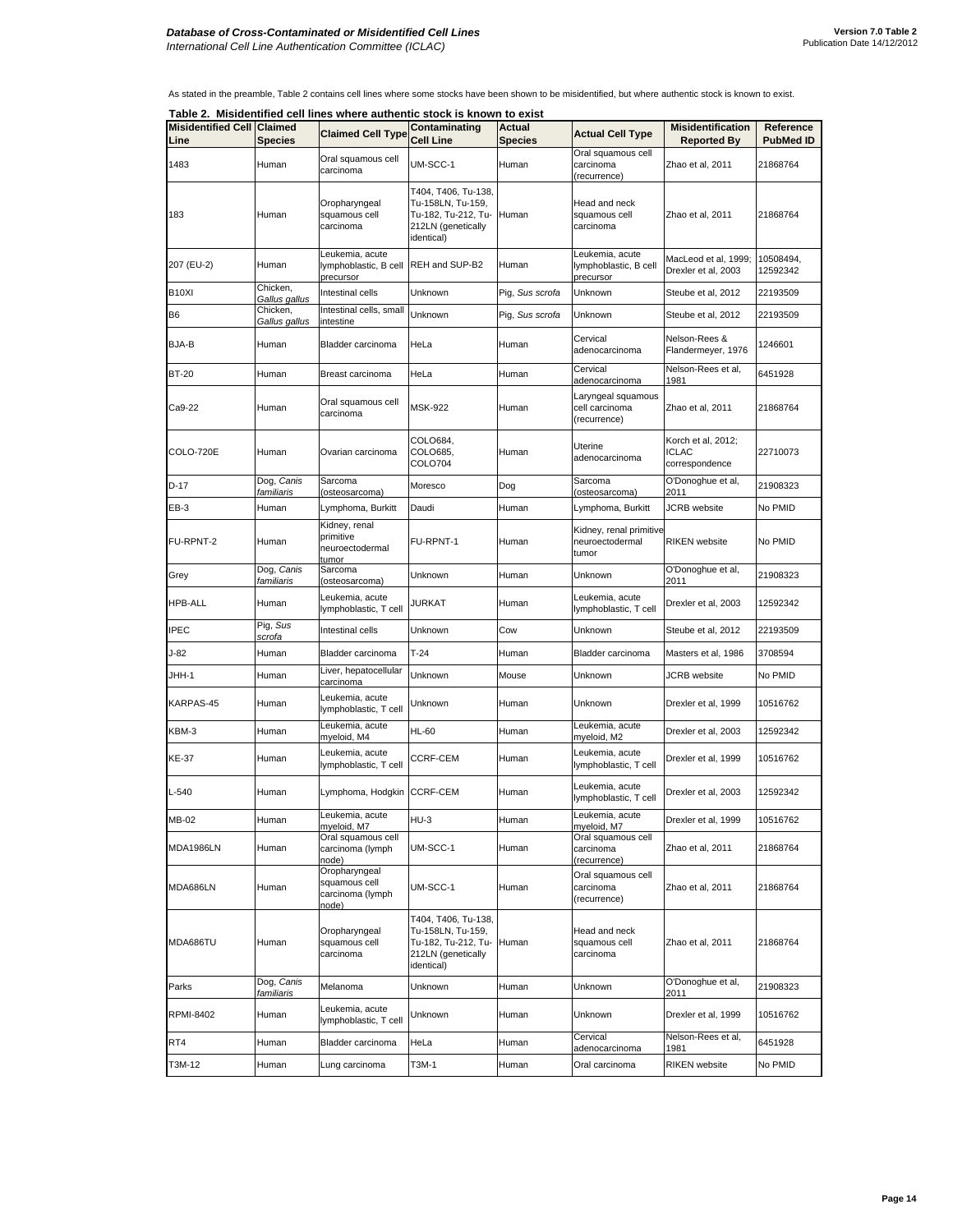## *Database of Cross-Contaminated or Misidentified Cell Lines International Cell Line Authentication Committee (ICLAC)*

| <b>Misidentified Cell Claimed</b><br>Line | <b>Species</b>           | Claimed Cell Type Cell Line    | Contaminating | Actual<br><b>Species</b> | <b>Actual Cell Type</b>                   | <b>Misidentification</b><br><b>Reported By</b> | Reference<br><b>PubMed ID</b> |
|-------------------------------------------|--------------------------|--------------------------------|---------------|--------------------------|-------------------------------------------|------------------------------------------------|-------------------------------|
| U-373 MG                                  | Human                    | Glioblastoma                   | U-251 MG      | Human                    | Glioblastoma                              | <b>ECACC</b> website:<br>ATCC website          | No PMID                       |
| U-937                                     | Human                    | Lymphoma,<br>histiocytic       | Unknown       | Human                    | Unknown                                   | Drexler et al. 1999                            | 10516762                      |
| $UT - 7$                                  | Human                    | Leukemia, acute<br>mveloid, M7 | U-937         | Human                    | Lymphoma, histiocytic Drexler et al, 2003 |                                                | 12592342                      |
| Yamada                                    | Dog, Canis<br>familiaris | Sarcoma<br>(osteosarcoma)      | Unknown       | Mouse                    | Unknown                                   | O'Donoghue et al,<br>2011                      | 21908323                      |
|                                           |                          |                                |               |                          |                                           |                                                |                               |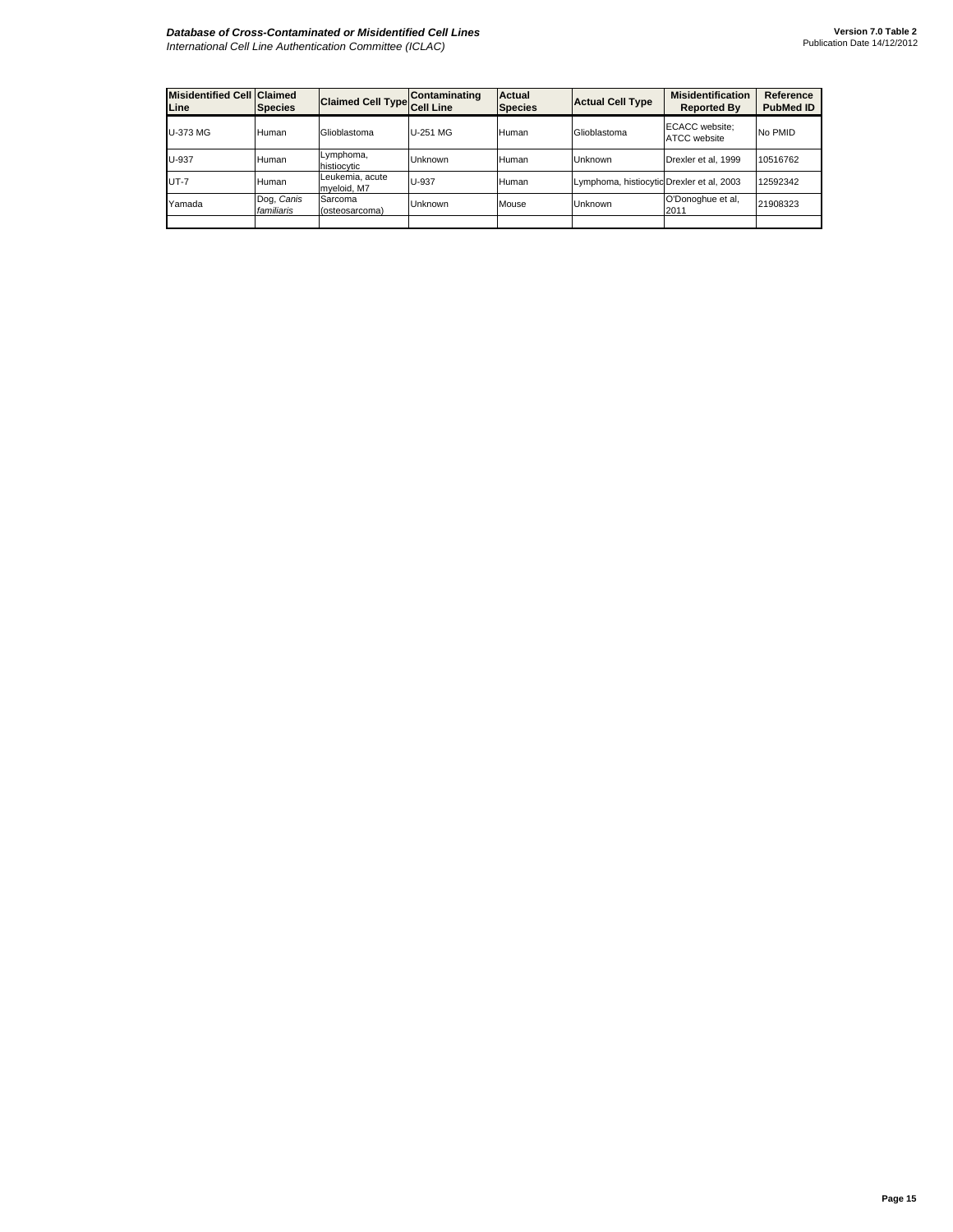## **Cell Bank Websites Cited**

| <b>Name</b>                                                                                       | Website                                                                 |
|---------------------------------------------------------------------------------------------------|-------------------------------------------------------------------------|
| ATCC:<br>American Type<br><b>Culture Collection</b>                                               | http://www.atcc.org/                                                    |
| DSMZ:<br>Deutsche Sammlung<br>von Mikroorganismen http://www.dsmz.de/<br>und Zellkulturen<br>GmbH |                                                                         |
| ECACC:<br>of Cell Cultures                                                                        | European Collection http://www.hpacultures.org.uk/collections/ecacc.jsp |
| JCRB:<br>Japanese Collection<br>of Research<br><b>Bioresources</b>                                | http://cellbank.nibio.go.jp/                                            |
| <b>RIKEN Bioresource</b><br>Center Cell Bank                                                      | http://www.brc.riken.go.jp/lab/cell/english/guide.shtml                 |
|                                                                                                   |                                                                         |

## **References**

| <b>PubMed ID</b> | Reference                                                                                                                                                                                                                                                                                                                                                |
|------------------|----------------------------------------------------------------------------------------------------------------------------------------------------------------------------------------------------------------------------------------------------------------------------------------------------------------------------------------------------------|
| 17254797         | Azari S, Ahmadi N, Tehrani MJ, Shokri F. Profiling and authentication of human cell lines using short tandem repeat (STR) loci: Report from the<br>National Cell Bank of Iran. Biologicals 2007; 35: 195-202.                                                                                                                                            |
| 22570425         | Bady P, Diserens AC, Castella V, Kalt S, Heinimann K, Hamou MF, Delorenzi M, Hegi ME. DNA fingerprinting of glioma cell lines and<br>considerations on similarity measurements. Neuro Oncol 2012; 14: 701-11.                                                                                                                                            |
| 17804709         | Boonstra JJ, van der Velden AW, Beerens EC, van Marion R, Morita-Fujimura Y, Matsui Y, Nishihira T, Tselepis C, Hainaut P, Lowe AW,<br>Beverloo BH, van Dekken H, Tilanus HW, Dinjens WN. Mistaken identity of widely used esophageal adenocarcinoma cell line TE-7. Cancer<br>Res 2007: 67: 7996-8001.                                                  |
| 20075370         | Boonstra JJ, van Marion R, Beer DG, Lin L, Chaves P, Ribeiro C, Pereira AD, Roque L, Darnton SJ, Altorki NK, Schrump DS, Klimstra DS,<br>Tang LH, Eshleman JR, Alvarez H, Shimada Y, van Dekken H, Tilanus HW, Dinjens WN. Verification and unmasking of widely used human<br>esophageal adenocarcinoma cell lines. J Natl Cancer Inst 2010; 102: 271-4. |
| 21253487         | Brüderlein S, Sommer JB, Meltzer PS, Li S, Osada T, Ng D, Möller P, Alcorta DA, Kelley MJ. Molecular characterization of putative chordoma<br>cell lines. Sarcoma 2010; 2010: 630129.                                                                                                                                                                    |
| 8428522          | Chen TR. Chromosome identity of human prostate cancer cell lines, PC-3 and PPC-1. Cytogenet Cell Genet 1993; 62: 183-4.                                                                                                                                                                                                                                  |
| 2739733          | Chen TR, Dorotinsky C, Macy M, Hay R. Cell identity resolved. Nature 1989; 340: 106.                                                                                                                                                                                                                                                                     |
| 3472642          | Chen TR, Drabkowski D, Hay RJ, Macy M, Peterson W Jr. WiDr is a derivative of another colon adenocarcinoma cell line, HT-29. Cancer<br>Genet Cytogenet 1987; 27: 125-34.                                                                                                                                                                                 |
| 19375735         | Chiong E, Dadbin A, Harris LD, Sabichi AL, Grossman HB. The Use of Short Tandem Repeat Profiling to Characterize Human Bladder Cancer<br>Cell Lines. J Urol 2009; 181: 2737-48.                                                                                                                                                                          |
| 8105864          | Christensen B, Hansen C, Debiec-Rychter M, Kieler J, Ottensen S, Schmidt J. Identity of tumorigenic human urothelial cell lines and<br>spontaneously' transformed sublines. Br J Cancer 1993; 68: 879-84.                                                                                                                                                |
| 7905254          | Christensen B, Hansen C, Kieler J, Schmidt J. Identity of non-malignant human urothelial cell lines classified as transformation grade I (TGrI)<br>and II (TGrII). Anticancer Res 1993; 13: 2187-91.                                                                                                                                                     |
| 17786032         | Christgen M, Lehmann U. MDA-MB-435: the questionable use of a melanoma cell line as a model for human breast cancer is ongoing. Cancer<br>Biol Ther 2007: 6: 1355-7.                                                                                                                                                                                     |
| 10614862         | Dirks WG, MacLeod RA, Drexler HG. ECV304 (endothelial) is really T24 (bladder carcinoma): cell line cross-contamination at source. In Vitro<br>Cell Dev Biol Anim 1999; 35: 558-9.                                                                                                                                                                       |
| 7682880          | Drexler HG. Recent results on the biology of Hodgkin and Reed-Sternberg cells. II. Continuous cell lines. Leuk Lymphoma 1993; 9: 1-25.                                                                                                                                                                                                                   |
| 10516762         | Drexler HG, Dirks WG, MacLeod RA. False human hematopoietic cell lines: cross-contaminations and misinterpretations. Leukemia 1999; 13:<br>1601-7.                                                                                                                                                                                                       |
| 19344951         | Drexler HG, Dirks WG, Macleod RA. Many are called MDS cell lines: One is chosen. Leuk Res 2009; 33: 1011-6.                                                                                                                                                                                                                                              |
| 12592342         | Drexler HG, Dirks WG, Matsuo Y, MacLeod RA. False leukemia-lymphoma cell lines: an update on over 500 cell lines. Leukemia 2003; 17:<br>416-26.                                                                                                                                                                                                          |
| 11732505         | Drexler HG, MacLeod RA, Dirks WG. Cross-contamination: HS-Sultan is not a myeloma but a Burkitt lymphoma cell line. Blood 2001; 98: 3495                                                                                                                                                                                                                 |
| 12200708         | Drexler HG, Quentmeier H, Dirks WG, Uphoff CC, MacLeod RA. DNA profiling and cytogenetic analysis of cell line WSU-CLL reveal cross-<br>contamination with cell line REH (pre B-ALL). Leukemia 2002; 16: 1868-70                                                                                                                                         |
| 10949990         | Durkin AS, Cedrone E, Sykes G, Boles D, Reid YA. Utility of gender determination in cell line identity. In Vitro Cell Dev Biol Anim 2000; 36: 344<br>7.                                                                                                                                                                                                  |
| 20959409         | Ellis LM, Samuel S, Sceusi E. Varying Opinions on the Authenticity of a Human Midgut Carcinoid Cell Line - Letter. Clin Cancer Res 2010; 16:<br>5365-6.                                                                                                                                                                                                  |
| 12354931         | Ellison G, Klinowska T, Westwood RF, Docter E, French T, Fox JC. Further evidence to support the melanocytic origin of MDA-MB-435. Mol<br>Pathol 2002; 55: 294-9.                                                                                                                                                                                        |
| 4864103          | Gartler, SM. Genetic markers as tracers in cell culture. Natl Cancer Inst Monogr 1967; 26: 167-95.                                                                                                                                                                                                                                                       |
| 8220135          | Gignac SM, Steube K, Schleithoff L, Janssen JW, MacLeod RA, Quentmeier H, Drexler HG. Multiparameter approach in the identification of<br>cross-contaminated leukemia cell lines. Leuk Lymphoma 1993; 10: 359-68                                                                                                                                         |
| 4402510          | Greene AE, Charney J, Nichols WW, Coriell LL. Species identity of insect cell lines. In Vitro 1972; 7: 313-22.                                                                                                                                                                                                                                           |
| 7192801          | Harris NL, Gang DL, Quay SC, Poppema S, Zamecnik PC, Nelson-Rees WA, O'Brien SJ. Contamination of Hodgkin's disease cell cultures.<br>Nature 1981; 289: 228-30.                                                                                                                                                                                          |
| 20951163         | Higgins SC, Steingrimsdottir H, Pilkington GJ. Human, mouse or rat? Species authentication of glioma-derived cell cultures. J Neurosci<br>Methods 2010: 194: 139-43.                                                                                                                                                                                     |
| 1730567          | Honma M, Kataoka E, Ohnishi K, Ohno T, Takeuchi M, Nomura N, Mizusawa H. A new DNA profiling system for cell line identification for use in<br>cell banks in Japan. In Vitro Cell Dev Biol 1992; 28A: 24-8.                                                                                                                                              |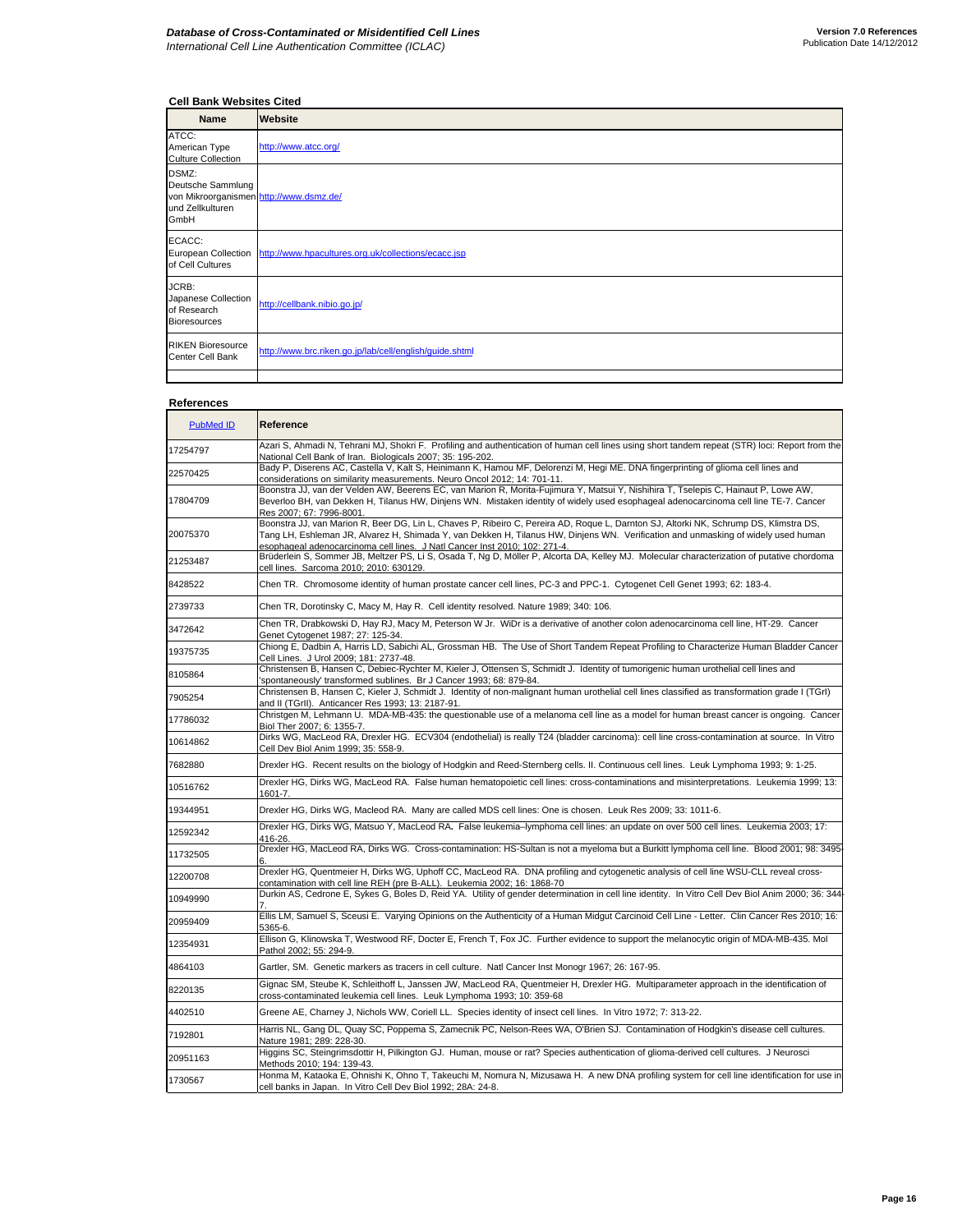| <b>PubMed ID</b> | Reference                                                                                                                                                                                                                                                                                                                                                   |
|------------------|-------------------------------------------------------------------------------------------------------------------------------------------------------------------------------------------------------------------------------------------------------------------------------------------------------------------------------------------------------------|
| 11869090         | Kniss DA, Xie Y, Li Y, Kumar S, Linton EA, Cohen P, Fan-Havard P, Redman CW, Sargent IL. ED(27) trophoblast-like cells isolated from first-<br>trimester chorionic villi are genetically identical to HeLa cells vet exhibit a distinct phenotype. Placenta 2002: 23: 32-43.                                                                                |
| 22710073         | Korch C, Spillman MA, Jackson TA, Jacobsen BM, Murphy SK, Lessey BA, Jordan VC, Bradford AP. DNA profiling analysis of endometrial and<br>ovarian cell lines reveals misidentification, redundancy and contamination. Gynecol Oncol 2012; 127: 241-8                                                                                                        |
| 21837708         | Kuo SH, Weng WH, Chen ZH, Hsu PN, Wu MS, Lin CW, Jeng HJ, Yeh KH, Tsai HJ, Chen LT, Cheng AL. Establishment of a novel MALT<br>lymphoma cell line, ma-1, from a patient with t(14;18)(q32;q21)-positive Helicobacter pylori-independent gastric MALT lymphoma. Genes<br>Chromosomes Cancer 2011: 50: 908-21.                                                |
| 1250349          | Lavappa KS, Macy ML, Shannon JE. Examination of ATCC stocks for HeLa marker chromosomes in human cell lines. Nature 1976; 259: 211-                                                                                                                                                                                                                         |
| 566722           | Lavappa KS. Survey of ATCC stocks of human cell lines for HeLa contamination. In Vitro 1978; 14: 469-475.                                                                                                                                                                                                                                                   |
| 21938590         | Lee LE, Bufalino MR, Christie AE, Frischer ME, Soin T, Tsui CK, Hanner RH, Smagghe G. Misidentification of OLGA-PH-J/92, believed to be<br>the only crustacean cell line. In Vitro Cell Dev Biol Anim 2011; 47: 665-674                                                                                                                                     |
| 4027986          | Lin CW, Lin JC, Prout GR Jr. Establishment and characterization of four human bladder tumor cell lines and sublines with different degrees of<br>malignancy. Cancer Res 1985; 45: 5070-9.                                                                                                                                                                   |
| 16504380         | Liscovitch M, Ravid D. A case study in misidentification of cancer cell lines: MCF-7/AdrR cells (re-designated NCI/ADR-RES) are derived from<br>OVCAR-8 human ovarian carcinoma cells. Cancer Lett 2007; 245: 350-2.                                                                                                                                        |
| 19372543         | Lorenzi PL, Reinhold WC, Varma S, Hutchinson AA, Pommier Y, Chanock SJ, Weinstein JN. DNA fingerprinting of the NCI-60 cell line panel.<br>Mol Cancer Ther 2009; 8: 713-24.                                                                                                                                                                                 |
| 10508494         | MacLeod RA, Dirks WG, Matsuo Y, Kaufmann M, Milch H, Drexler HG. Widespread intraspecies cross-contamination of human tumor cell lines<br>arising at source. Int J Cancer 1999; 83: 555-63.                                                                                                                                                                 |
| 9447816          | MacLeod RA, Dirks WG, Reid YA, Hay RJ, Drexler HG. Identity of original and late passage Dami megakaryocytes with HEL erythroleukemia                                                                                                                                                                                                                       |
| 3708594          | cells shown by combined cytogenetics and DNA fingerprinting. Leukemia 1997; 11: 2032-8<br>Masters JR, Hepburn PJ, Walker L, Highman WJ, Trejdosiewicz LK, Povey S, Parkar M, Hill BT, Riddle PR, Franks LM. Tissue culture model<br>of transitional cell carcinoma: characterization of twenty-two human urothelial cell lines. Cancer Res 1986; 46: 3630-6 |
| 11416159         | Masters JR, Thomson JA, Daly-Burns B, Reid YA, Dirks WG, Packer P, Toji LH, Ohno T, Tanabe H, Arlett CF, Kelland LR, Harrison M, Virmani<br>A, Ward TH, Ayres KL, Debenham PG. Short tandem repeat profiling provides an international reference standard for human cell lines. Proc<br>Natl Acad Sci U S A 2001; 98: 8012-7.                               |
| 2903855          | Matsuba I, Lernmark A, Madsen O, Michelsen B, Nielsen JH, Scholler J, Vissing H, Welinder B, Tommerup N, Mikkelsen M, et al. Gene probes<br>to detect cross-culture contamination in hormone producing cell lines. In Vitro Cell Dev Biol 1988; 24: 1071-6                                                                                                  |
| 15771911         | Melcher R, Maisch S, Koehler S, Bauer M, Steinlein C, Schmid M, Kudlich T, Schauber J, Luehrs H, Menzel T, Scheppach W. SKY and<br>genetic fingerprinting reveal a cross-contamination of the putative normal colon epithelial cell line NCOL-1. Cancer Genet Cytogenet 2005; 158:<br>84-7                                                                  |
| 14505435         | Milanesi E, Ajmone-Marsan P, Bignotti E, Losio MN, Bernardi J, Chegdani F, Soncini M, Ferrari M. Molecular detection of cell line cross-<br>contaminations using amplified fragment length polymorphism DNA fingerprinting technology. In Vitro Cell Dev Biol Anim 2003; 39: 124-30.                                                                        |
| 12740908         | Moseley GW, Elliott J, Wright MD, Partridge LJ, Monk PN. Interspecies contamination of the KM3 cell line: implications for CD63 function in<br>melanoma metastasis. Int J Cancer 2003; 105: 613-6.                                                                                                                                                          |
| 562836           | Nelson-Rees WA. MA160 and HeLa cell lines. In Vitro 1977; 13: 525.                                                                                                                                                                                                                                                                                          |
| 535908           | Nelson-Rees WA. Prostatic acid phosphatase in cell lines MA 160, EB33 and HeLa cells. In Vitro 1979; 15: 935.                                                                                                                                                                                                                                               |
| 6451928          | Nelson-Rees WA, Daniels DW, Flandermeyer RR. Cross-contamination of cells in culture. Science 1981; 212: 446-52.                                                                                                                                                                                                                                            |
| 1246601          | Nelson-Rees WA, Flandermeyer RR. HeLa cultures defined. Science 1976; 191: 96-8.                                                                                                                                                                                                                                                                            |
| 7394535          | Nelson-Rees WA, Flandermeyer RR, Daniels DW. T-1 cells are HeLa and not of normal human kidney origin. Science 1980; 209: 719-20.                                                                                                                                                                                                                           |
| 21908323         | O'Donoghue LE, Rivest JP, Duval DL. Polymerase chain reaction-based species verification and microsatellite analysis for canine cell line<br>validation. J Vet Diagn Invest 2011: 23: 780-785.                                                                                                                                                              |
| 9556756          | Ogura H, Fujii R, Hamano M, Kuzuya M, Nakajima H, Ohata R, Mori T. Detection of HeLa cell contamination--presence of human<br>papillomavirus 18 DNA as HeLa marker in JTC-3, OG and OE cell lines. Jpn J Med Sci Biol 1997; 50: 161-7                                                                                                                       |
| 8397027          | Ogura H,Yoshinouchi M,Kudo T,Imura M,Fujiwara T,Yabe Y. Human papillomavirus type-18 DNA in so-called HEP-2-cells. KB-cells and F1-<br>cells - further evidence that these cells are. HeLa-cell derivatives. Cell Mol Biol (Noisy-le-grand) 1993; 39: 463-7                                                                                                 |
| 6823318          | O'Toole CM, Povey S, Hepburn P, Franks LM. Identity of some human bladder cancer cell lines. Nature 1983; 301: 429-30.                                                                                                                                                                                                                                      |
| 11135436         | Pan Y, Lui WO, Nupponen N, Larsson C, Isola J, Visakorpi T, Bergerheim US, Kytölä S. 5q11, 8p11, and 10q22 are recurrent chromosomal<br>breakpoints in prostate cancer cell lines. Genes Chromosomes Cancer 2001; 30: 187-95.                                                                                                                               |
| 12388152         | Patel VA, Logan A, Watkinson JC, Uz-Zaman S, Sheppard MC, Ramsden JD, Eggo MC. Isolation and characterization of human thyroid<br>endothelial cells [retraction]. Am J Physiol Endocrinol Metab 2009; 297: E562.                                                                                                                                            |
| 7579375          | Pellat-Deceunynk C, Amiot M, Bataille R, Van Riet I, Van Camp B, Omede P, Boccadoro M. Human myeloma cell lines as a tool for studying<br>the biology of multiple myeloma: a reappraisal 18 years after. Blood 1995; 86: 4001-2                                                                                                                             |
| 19002917         | Perry GM, McDonald GJ, Ferguson MM, Ganassin RC, Bols NC. Characterization of rainbow trout cell lines using microsatellite DNA profiling.<br>Cytotechnology 2001; 37: 143-51.                                                                                                                                                                              |
| 19557180         | Phuchareon J, Ohta Y, Woo JM, Eisele DW, Tetsu O. Genetic profiling reveals cross-contamination and misidentification of 6 adenoid cystic<br>carcinoma cell lines: ACC2, ACC3, ACCM, ACCNS, ACCS and CAC2. PLoS One 2009; 4: e6040.                                                                                                                         |
| 17004106         | Rae JM, Creighton CJ, Meck JM, Haddad BR, Johnson MD. MDA-MB-435 cells are derived from M14 melanoma cells--a loss for breast<br>cancer, but a boon for melanoma research. Breast Cancer Res Treat 2007; 104: 13-9.                                                                                                                                         |
| 19087340         | Ribeiro FR, Meireles AM, Rocha AS, Teixeira MR. Conventional and molecular cytogenetics of human non-medullary thyroid carcinoma:<br>characterization of eight cell line models and review of the literature on clinical samples. BMC Cancer 2008; 8: 371                                                                                                   |
| 11871388         | Rush LJ, Heinonen K, Mrózek K, Wolf BJ, Abdel-Rahman M, Szymanska J, Peltomäki P, Kapadia F, Bloomfield CD, Caligiuri MA, Plass C.<br>Comprehensive cytogenetic and molecular genetic characterization of the TI-1 acute myeloid leukemia cell line reveals cross-contamination with<br>K-562 cell line. Blood 2002; 99: 1874-6.                            |
| 11433418         | Schmelz M, Cress AE, Barrera J, McDaniel KM, Davis TL, Fuchs L, Dalkin BL, Nagle RB. PEAZ-1: a new human prostate neoplastic epithelial<br>cell line [erratum]. Prostate. 2004; 61: 375.                                                                                                                                                                    |
| 18713817         | Schweppe RE, Klopper JP, Korch C, Pugazhenthi U, Benezra M, Knauf JA, Fagin JA, Marlow LA, Copland JA, Smallridge RC, Haugen BR.<br>Deoxyribonucleic Acid profiling analysis of 40 human thyroid cancer cell lines reveals cross-contamination resulting in cell line redundancy and<br>misidentification. J Clin Endocrinol Metab 2008; 93: 4331-41.       |
| 20200241         | Silversides DW, Music N, Jacques M, Webby R, Gagnon CA. Species origin investigation of the St. Jude porcine lung epithelial cell line (SJPL)<br>made available to researchers. J Virol 2010; 84: 5454-5.                                                                                                                                                   |
| 15548687         | Staege MS, Hutter C, Neumann I, Foja S, Hattenhorst UE, Hansen G, Afar D, Burdach SE. DNA microarrays reveal relationship of Ewing family<br>tumors to both endothelial and fetal neural crest-derived cells and define novel targets. Cancer Res 2004; 64: 8213-21                                                                                         |
| 22193509         | Steube KG, Koelz AL, Uphoff CC, Drexler HG, Kluess J, Steinberg P. The necessity of identity assessment of animal intestinal cell lines: A<br>case report. Cytotechnology 2012; 64: 373-8.                                                                                                                                                                  |
| 4640072          | Stoolmiller AC, Dorfman A, Sato GH. Rat origin of CHB cells. Science 1972; 178: 1308.                                                                                                                                                                                                                                                                       |